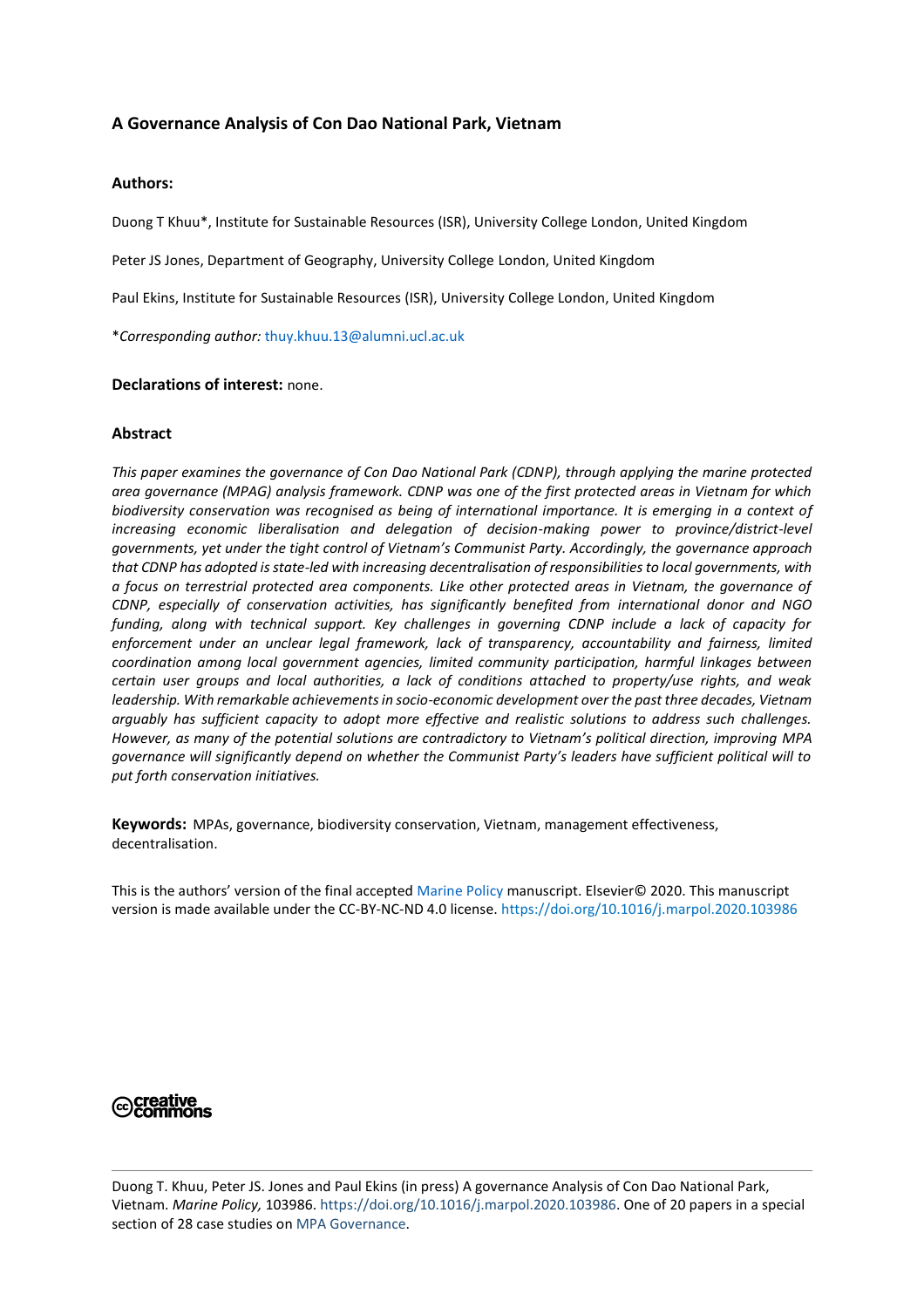## **1. Introduction**

This study aims to analyse the governance of Con Dao National Park (CDNP) in Vietnam using the MPA governance (MPAG) framework [\[1\].](#page-16-0) It is part of the first author's PhD research on governing marine resources and biodiversity conservation in Vietnam [\[2\]](#page-16-1) and is one of the MPAG governance case study papers presented in this special section [3]. The selection of case studies was primarily based on Vietnam's first marine biodiversity surveys of 1993–1995, in which CDNP was listed as one of Vietnam's six most important coral reefs in need of conservation [\[4\].](#page-16-2) Consequently, with international influence, CNDP was included in the national strategic plan for establishing Vietnam's MPA network, which comprises sixteen MPAs straddling along Vietnam's coastline [\[5\].](#page-16-3)

Since the MPAG framework represents a grounded theory approach with a focus on analysing incentives, it highlights the need for ethnographic work to understand in-depth the typical behaviour and value priorities of different MPA user groups so that realistic and meaningful solutions to ameliorate the use conflicts, and thereby, improve governance, can be explored and biases arisen from qualitative judgements can be minimised. Various sources of data (mainly qualitative) for this study were collected during a field trip in the Con Dao archipelago from May to July 2016. These data, including extensive reviews of published and grey literature; twenty-two indepth (semi-structured/unstructured) interviews with local key MPA actors (MPA staff, local fishers, tourism operators, local government officials, etc.), and four semi-structured interviews with central government officials; and field notes produced from participant/non-participant observation, were triangulated to reduce biases and ensure trustworthiness of the research findings. The rationale and details of the MPAG methodology are discussed in detail in the introductory paper to this special section [3]. Since Vietnam's marine resources and conservation governance has been covered limitedly in international peer-reviewed literature, this article will contribute a basis to discover challenges and opportunities in governing MPAs in Vietnam and potential solutions to the recurring issues of unsustainable development and biodiversity loss in Vietnam. Although the study is case-specific with a particular focus on the marine environment, there are transferable lessons for other protected areas in Vietnam and other countries sharing similar contextual factors and challenges. These are discussed more fully in the initial paper in this special section [3], but some are discussed herein.



Con Dao National Park

**Figure 1.** Location and zoning map of CDNP.

Duong T. Khuu, Peter JS. Jones and Paul Ekins (in press) A governance Analysis of Con Dao National Park, Vietnam. *Marine Policy,* 103986. [https://doi.org/10.1016/j.marpol.2020.103986.](https://doi.org/10.1016/j.marpol.2020.103986) One of 20 papers in a special section of 28 case studies on [MPA Governance.](https://www.geog.ucl.ac.uk/people/academic-staff/peter-jones/dr-peter-js-jones/files/mpag-special-section-contents)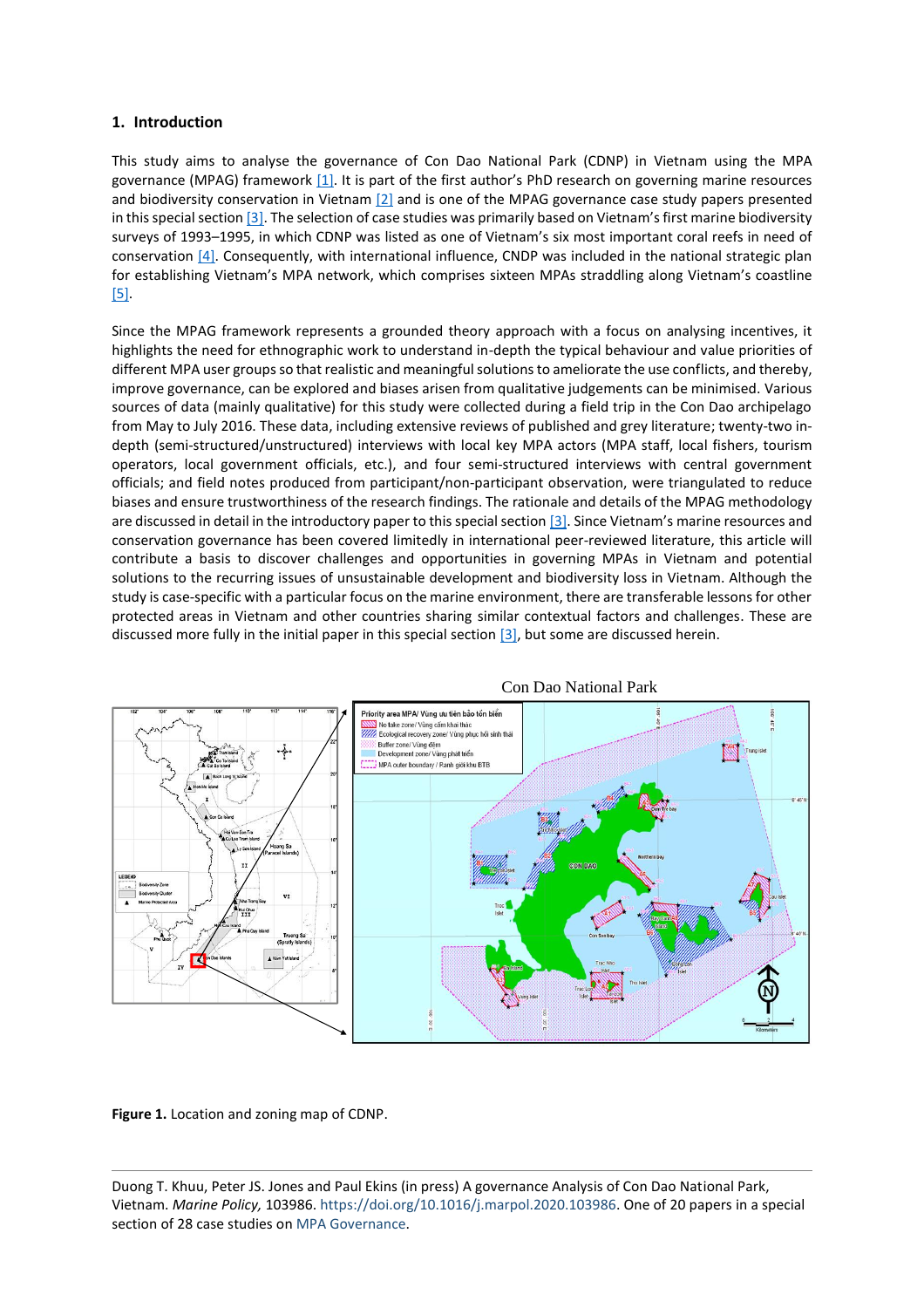The Con Dao archipelago lies in the South China Sea, 185km from Vung Tau city of Ba Ria-Vung Tau province in South Vietnam (Fig. 1). The National Park was designated in 1993 by Ba Ria-Vung Tau Provincial People's Committee (BRVT-PPC), with an overall area of 150km<sup>2</sup> comprised of a 60 km<sup>2</sup> Special Use Forest (SUF) and a 90 km<sup>2</sup> marine are[a \[6\].](#page-16-4) Following the first marine biodiversity surveys of 1993–1995, CNDP was listed as one of the prioritised sites for designating MPAs in the Biodiversity Action Plan for the 1996–2000 period [\[7\].](#page-16-5) Following that, the MPA component was expanded 140 km<sup>2</sup> in area (i.e.70% of the park's area) to ensure better protection of Con Dao's marine biodiversity and critical habitats  $[8]$ . The national park now embraces fourteen islands covering about 80% of Con Dao archipelago [\[9\].](#page-16-7) The park is centred by Con Son island, the largest island (with an area of 58km<sup>2</sup>) and the only inhabited island, with about 7,000 people who reside outside the park boundaries.

Con Dao has a typical tropical climate with an average temperature of 26°[C \[10\]](#page-16-8) that is ideal for tropical forest, wetland and marine habitats. The dry forest comprises 1,077 plant species including 44 endemic species that are found nowhere in Vietnam and 160 species of wild animals [\[11\].](#page-16-9) Shallow marine waters and wetland areas include 18km<sup>2</sup> of coral reefs, 10.4 km<sup>2</sup> of seagrass beds and 0.4km<sup>2</sup> of mangrove forest[s \[12\].](#page-16-10) These habitats are known as *'*primitive*'* and support high biodiversity [\[13\]](#page-16-11). CDNP's coral reefs are highly diverse with 360 species of corals of the four most common types, i.e. Acropora, Pachyseris, Montipora and Pavona corals, that form nursing and breeding grounds for 202 reef fish, 116 crustaceans, 46 echinoderms, and 187mollusc species [\[12,](#page-16-10) [14,](#page-10-0) [15\].](#page-16-12) In 2000, Con Dao was known to have the highest densities of reef fish in Vietnam with an average of 2017 fish/500m<sup>2</sup>. Co-existing with coral reefs are seagrass beds of eleven species (among 14 species found in Vietnam) forming the most diverse and densest seagrass meadow areas in Vietnam [\[12\].](#page-16-10) With such critically important habitats, CDNP has provided nursing and nesting sites for about 90% of Vietnam's sea turtle population. Green turtles (*Chelonia mydas*) are the most common species found nesting in CDNP with about 250 female green turtles laying eggs yearly and 80% of nests laid between June and Septembe[r \[16\].](#page-16-13) Hawksbill turtles (*Eretmochelys imbricata*), which were once abundant, are now occasionally found grazing on coral reefs. The IUCN Red List of Threatened Species classifies green turtles as endangered and hawksbill turtles as critically endangered and both are included in CITES Appendix I that lists the most endangered species among all CITESlisted species. Other endangered marine mammals found in CNDP are dugongs (*Dugong dugon*) (about eight to twelve dugongs living in CDNP). Also, two dolphin species – i.e. Spinner dolphins (*Stenella longirostris)* and bottlenose dolphin (*Tursiops truncates*) are sometimes observed in CDNP [\[17\].](#page-16-14) Due to this biological wealth, in 2013 CDNP was declared as the sixth RAMSAR site (Wetland of International Importance) of Vietnam, and the 2,203<sup>rd</sup> RAMSAR site in the world  $[12]$ , for meeting five (out of nine) criteria of the RAMSAR Convention (containing representative, rare, and unique wetland types, importance for conserving biodiversity, etc.). Therefore, the protection of Con Dao's biodiversity is of international importance.

## **2. Case study context**

#### *2.1 National context*

<span id="page-2-2"></span><span id="page-2-1"></span><span id="page-2-0"></span>Vietnam is recognised as one of the world's biodiversity hotspots in need of urgent conservation attention [\[18,](#page-16-15) [19\].](#page-16-16) Recognising such a potential of rich natural resources, the country launched its reform policy (widely known as *'Doi Moi'* policy) in 1986 – to shift from an authoritarian to a socialist market-oriented state – to promote natural resource-based industrialisation and modernisation. The policy has resulted in numerous remarkable achievements, including rapid economic growth and rising per capita income (Table 1) and provided for Vietnam to become a lower-middle income country [\[20\].](#page-16-17) Nevertheless, the natural resource-intensive development has brought about critical environmental issues that have lifted Vietnam up in the ranks of least environmentally friendly countries (e.g. illegal wildlife trading, plastic waste inputs into the oceans, etc.) [\[21,](#page-17-0) [22,](#page-2-0) [23\].](#page-2-1) Such a degrading state of the environment along with commitments made by the Vietnamese government to international agendas on environmental protection and biodiversity conservation (e.g. CBD, CITES, RAMSAR, etc.) have considerably drawn attention from the international conservation communit[y \[24\].](#page-2-2) During the 1990s-2010s period, the involvement of international conservation organisations in Vietnam's biodiversity conservation increased significantly, with a particular focus on advocacy for establishing protected areas, including CDNP [\[2\].](#page-16-1) Concurrently, in a context of rapid economic growth and increasing decentralisation of autonomy to local authorities, on the one hand, a middle class has grown in Vietnamese society that closely relates to the state and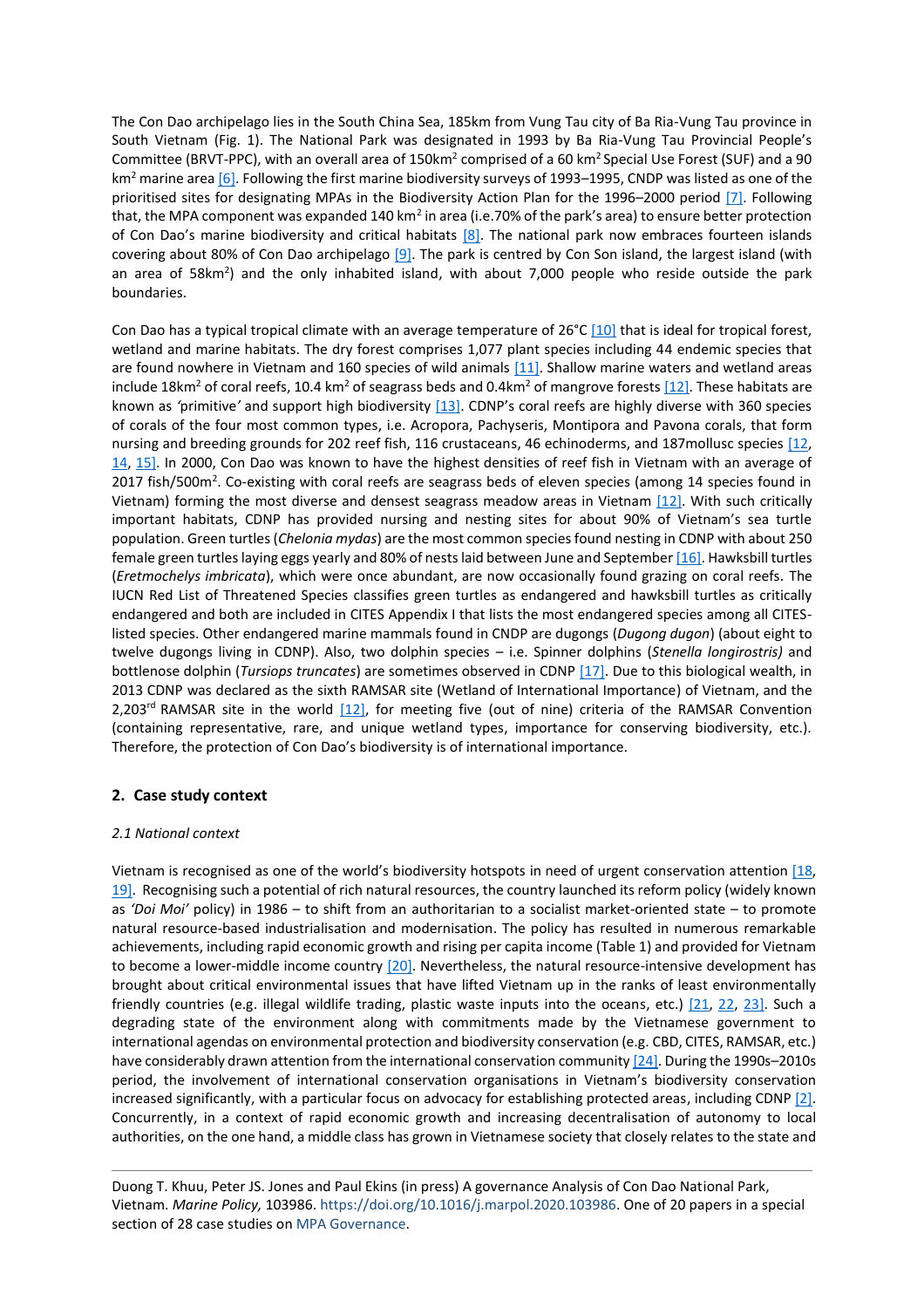depends on the state rather than challenging it in the manner of Western-style democratisation [\[25\].](#page-17-1) On the other hand, the increasing decentralisation with the infiltration of market forces has resulted in a powerful alliance between local decision-makers and corporations. These alliances coupled with a lack of oversight from the central government have led to power asymmetries and conditioned clientelism in protected areas decisionmaking, unsustainable resource-use patterns and associated equity issues (land reclamation for development projects, changes in access to resources, etc.) – the typical challenges in governing protected areas in developing countrie[s \[26,](#page-17-2) [27\]](#page-17-3) .

| GDP per<br>capita                                    | <b>GDP</b><br>growth<br>rate           | <b>GDP</b> composition<br>by sector                                                    | <b>State</b><br>capacity                           | Human<br><b>Development</b><br>Index (HDI)                | Government<br>type                        | <b>Population</b><br>living below<br>poverty line |
|------------------------------------------------------|----------------------------------------|----------------------------------------------------------------------------------------|----------------------------------------------------|-----------------------------------------------------------|-------------------------------------------|---------------------------------------------------|
| US\$ 2,343<br>$[28]$ (rank<br>132/184,<br>2017 est.) | 6.8%<br>(2017<br>est.) <sup>[28]</sup> | Agriculture: 16.3%<br>Industry: 32.7%<br>Service: 40.9% <sup>[29]</sup><br>(2016 est.) | $-0.34$<br>(rank<br>41.4%)<br>(2016est.)<br>$[30]$ | $0.683$ (rank<br>115/188)<br>$(2015 \text{ est.})^{[31]}$ | Socialist<br>market-<br>oriented<br>state | 13.5 %<br>$(2014)^{[28]}$                         |

**Table 1** Basic socio-economic development metrics of Vietnam.

## *2.2. Socio-economic context*

Con Dao is well-known in Vietnam as a *'*sacred land' where about 20,000 nationalists died of harsh punishment and torture between 1861 and 1975 [3]. In 1861, Con Dao was in the control of the French who then set up a penal system (featured by the famous *'*tiger cages') for sanctioning nationalists. The system was then taken over by the American and the South Vietnam government in 1954 and shut down after the reunification of 1975 [\[32\],](#page-17-4) when Con Dao only had 2,000 residents comprising people rooted from traditional island communities and those linked to the military and government agencies, and ex-prisoners [\[33\].](#page-17-5) Following *Doi Moi* in 1991, Con Dao district came under the administration of a brand-new Ba Ria-Vung Tau province, leading to the constant influxes of migrants from the mainland. Now the average population growth rate is about 6% per annum and Con Dao's population size is poised to increase from its current 7,000 to 50,000 people by 2020 [\[34\].](#page-17-6) Of Con Dao's current population, about 60% work in public sector, 20% are the farmers and 17% are engaged in small business and trading, fishers representing only 3% of residents [\[17\].](#page-16-14) Annual income per capita is US\$3,600, i.e. 1.5 times higher than that of the country, this difference mainly being due to income from tourism and from public sector employment because officials are offered 50% higher salary compared to working on the mainland [\[2\].](#page-16-1) The annual GDP growth rate of Con Dao is 13% (two timesthe national GDP) with 87% of GDP contributed by tourism and services, 8% by industry and 5% by agriculture-forestry-fisheries [\[35\].](#page-17-7) Unlike other districts in Vietnam, Con Dao district has no commune/ward level. Con Dao residents disperse in nine self-governed groups that are directly managed by Con Dao District People's Committee (CD-DPC). The social welfare of Con Dao residents is supported by various channels of CD-DPC, e.g. poverty reduction fund, the micro-credit scheme of the bank of social policies, and the provision of agriculture seedlings and training courses in tourism [\[2\].](#page-16-1)

# **3. Objectives**

The daily management of CDNP is being guided by 'a master plan for the development of Con Dao National Park 2009–2020' (conservation and operational objectives are laid out in Table 2 [\[36\]\)](#page-17-8) with a focus on capacity for forest protection. For the MPA component, management focuses on the protection of coral reefs, seagrass beds, and endangered species, including green turtles, giant clams, dugongs*,* and giant top-shell [\[37\].](#page-17-9) MPA management is implemented through the zoning regulations  $[17]$  (Fig. 1).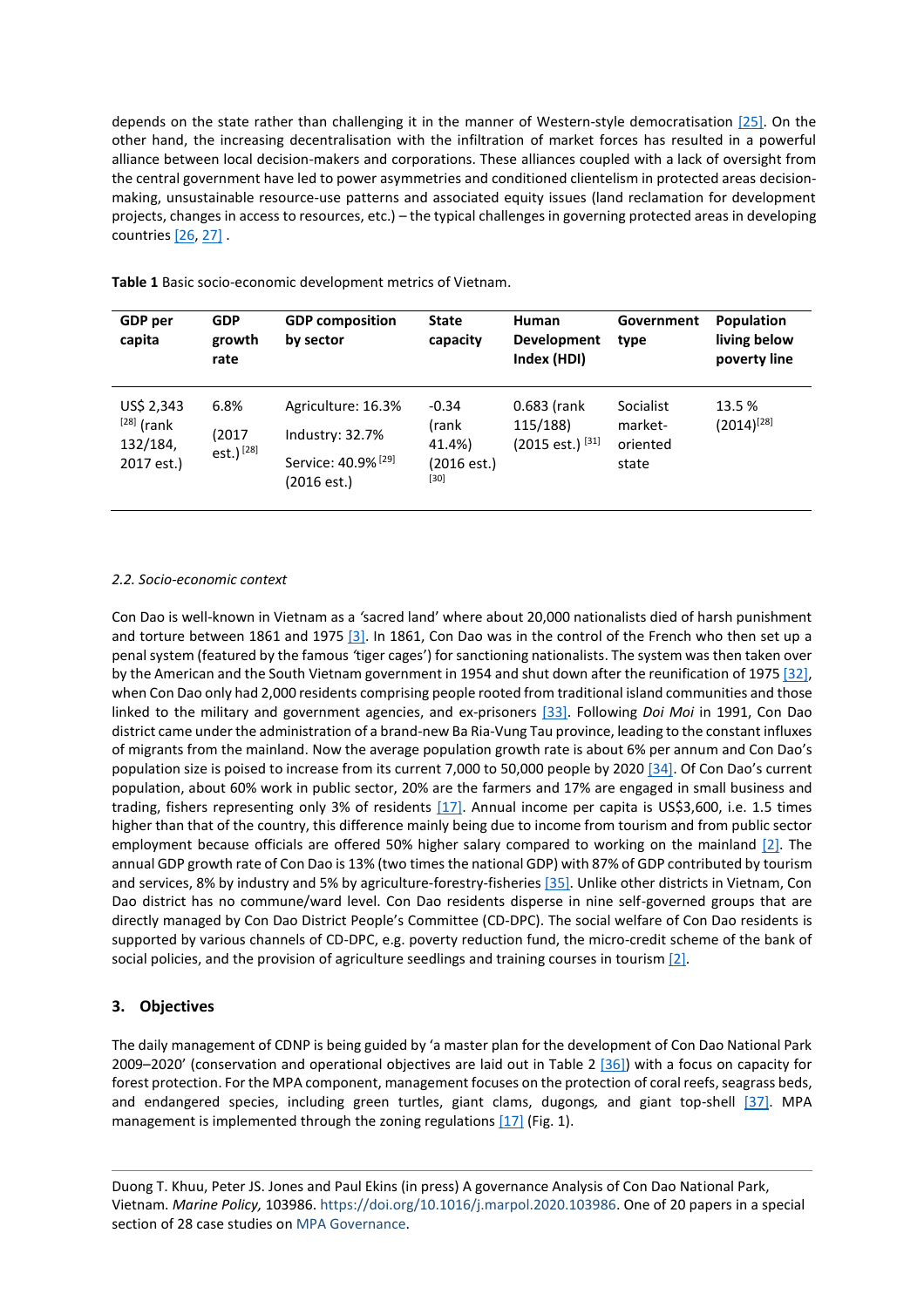**Table 2** Objectives and related management actions for CDNP (adapted from [36]).

| <b>Conservation Objectives</b>                          | <b>Operational Objective</b>                        |
|---------------------------------------------------------|-----------------------------------------------------|
| $\triangleright$ 'To conserve the biodiversity, natural | $\triangleright$ Forest fire protection             |
| landscapes, and to promote the values of CDNP           | Restoration of forest and marine ecosystems<br>➤    |
| to enable it to function as a Special Use Forest        | Scientific research: Construction of a botanic      |
| per Law on Forest Protection and Development            | garden and a research centre for mangrove forest    |
| 2004 and Biodiversity Law 2008, contributing to         | and coastal wetland ecosystems                      |
| develop Con Dao as a site for tourism and               | Development of ecotourism programmes                |
| services especially ecotourism, of high                 | Education and awareness raising on forest,          |
| standards, of national and international                | environment and natural resource conservation       |
| importance, serving the socio-economic                  | Supporting livelihood development for the local     |
| development of Con Dao district guided by               | communities                                         |
| Decision 264/2005/QD-TTg dated 25 October               | Capacity-building for human resources               |
| 2005 by the Prime Minister'                             | Development of Park's infrastructure and facilities |

# **4. Drivers/conflicts**

The tourism sector of Con Dao is projected to thrive in the next ten to twenty years [\[38\].](#page-17-10) Also, the central government has encouraged more developments in Con Dao by providing developers and investors with attractive incentives (tax reductions, land lease fee reductions, using of ODA capital and preferential credit to develop infrastructures, etc.) [\[39\].](#page-17-11) Therefore, tourism impacts are arguably the primary threats to CDNP conservation objectives. Although the agriculture sector (including fisheries) contributes over 5% of Con Dao's GDP, the impacts of fisheries are significant and largely unknown due to a lack of effective fisheries data collection, monitoring and management measures. Other threats to CDNP's conservation objectives are sea turtle poaching and trading, climate change and water pollution.

## *4.1 Tourism development*

During the 2000–2015 period, the number of tourists visiting Con Dao increased from 15,000 to 135,000 per year (nine-fold) (Fig. 2), with 38 resorts and hotels now on Con Son island [\[12\].](#page-16-10) Tourism in Con Dao is seasonal because about 45% of tourist visits are between May and July when travelling by boats and flights becomes more accessible. About 80% of the tourists are domestic. They mostly visit Con Dao for its cultural and historical values, including Hang Duong cemetery and the tiger cage Prisoner of War system. With only 19% of tourists to Vietnam (both domestic and foreign tourists) having visited CDNP in 2015 [\[12\]](#page-16-10), Con Dao District People's Committee (CD-DPC) regarded the island's tourism sector as 'underdeveloped' and put forth a strategic development plan for Con Dao towards 2020 – which was drafted with no Environmental Impact Assessment (EIA) but immediately approved by the central government  $[10, 34]$ . The plan particularly set out to increase the total population to 50,000 people and the number of tourists to 200,000–250,000 tourist visits per year by 2020, with diversifying tourism products and developing more infrastructure at the epicentre of this plan.

Regarding tourism activities within CDNP, before June 2015, CDNP Authority was the biggest ecotourism operator (among a few private tourism operators) that provided tours to CDNP's different attractions. The park authority had also generated income from park entrance and user fees to fund its conservation activities. However, due to conflicts arisen in park management (including fraudulent fee collection and management processes driven by internal power conflicts and rent-seeking behaviour) and between CNDP and the district government, the park authority has been suspended from user fee collection and tourism operations.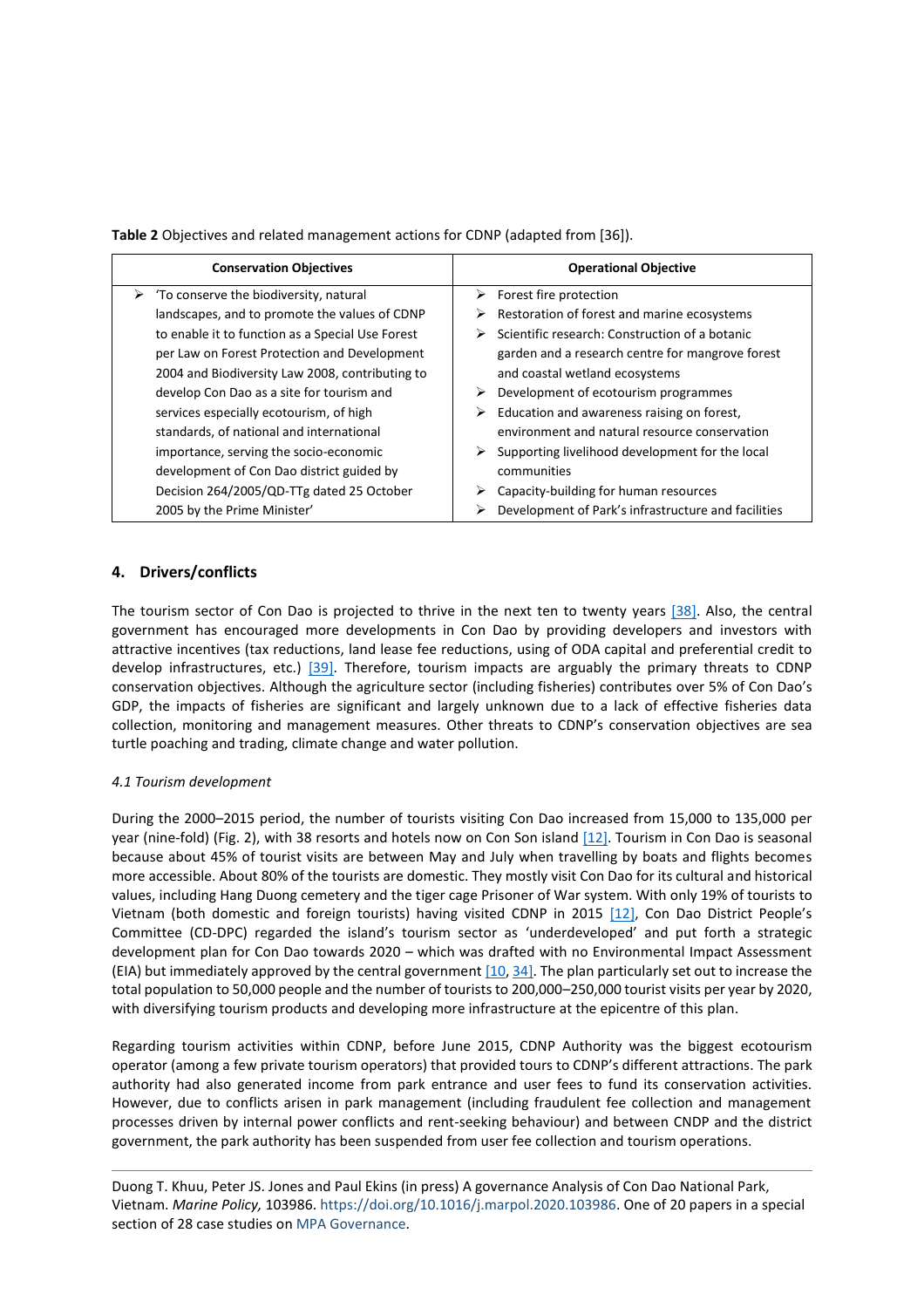

**Figure 2.** Number of tourists arrived in CDNP and income generated from tourism for Con Dao district and CDNP. *\*Note: income for CDNP went down to zero in 2015 as authority banned from collecting user fees and running tourism operations, whilst income to local communities will have been highest in 2015 (Source: [12]).* 

Compared to other protected areas in Vietnam, tourism activities in CDNP are less intense due to its remote location and high costs of travelling. Nonetheless, like other tourist destinations, tourism in Con Dao is poorly controlled. The number of tourist boats is currently low but has increased rapidly in the past decade. There are about 20 speedboats of 11 – 27 guest capacity, and eight wooden motorised boats of 12 – 30 guest capacity  $[12]$ taking tourists from Con Son to other islands. Tourist boats often anchor on reefs although mooring buoys were installed, sewage is directly discharged into the sea, speedboat noise has disturbed dugongs, etc. With only three dive operators, scuba diving in Con Dao is less popular than other MPAs in Vietnam.

## *4.2 Small-scale fisheries*

Con Dao fishers employ small-scale fishing methods, including hookah diving, hand-lining for cuttlefish, using single-layered gillnets and three-layer driftnets, and longlining for tuna  $[17]$ . Among these methods, cyanide fishing was considered by CDNP Authority as more common and more detrimental to the park's conservation features. Cyanide fishing was introduced to Con Dao about 20 years ago when local fishers engaged in live grouper trading with Hong Kong dealers. In recent years, owing to the increasing demand for local seafood and dwindling nearshore fish stocks, diving fishers from neighbouring provinces have migrated to Con Dao for better income opportunities. Although cyanide fishing is strictly prohibited by the national Law on Fisheries, and its target species (spiny lobsters, groupers, moray eels, etc.) are protected by CDNP regulations, because of a tradition of rule-breaking in Vietnam and high return of trade, fishers tend to ignore the illegality of their activities. Besides cyanide fishing, a sharp increase in the number of offshore fishing boats, which often employ damaging methods like bottom trawling and purse sein with strong lights of over 2000Watts, has increasingly threatened CDNP's conservation features. The opening of Ben Dam port in 2001, a fishing and service centre that can accommodate vessels of 2000 DWT [\[12\],](#page-16-10) was one of the main causes of this expansion. These boats often dock at Ben Dam where they unload their catch and recharge with fuel and ice. Between 2004 and 2005, about 6,000 to 7,000 offshore fishing boats anchored in Ben Dam port [\[40\]](#page-18-0) and the number has increased recently because of displacement of fishing efforts driven by the nationwide depletion of fish stocks. Under such circumstances, local fisheries statistics are lacking and unreliable. Data from offshore fishing boats, catch from angling, spear fishing in coral reefs by tourists and gleaning of limpets and cockles in rocky shores by local people are frequently neglected by Con Dao district government. Therefore, the environmental impacts of fishing on CDNP's conservation targets remain inadequately understood.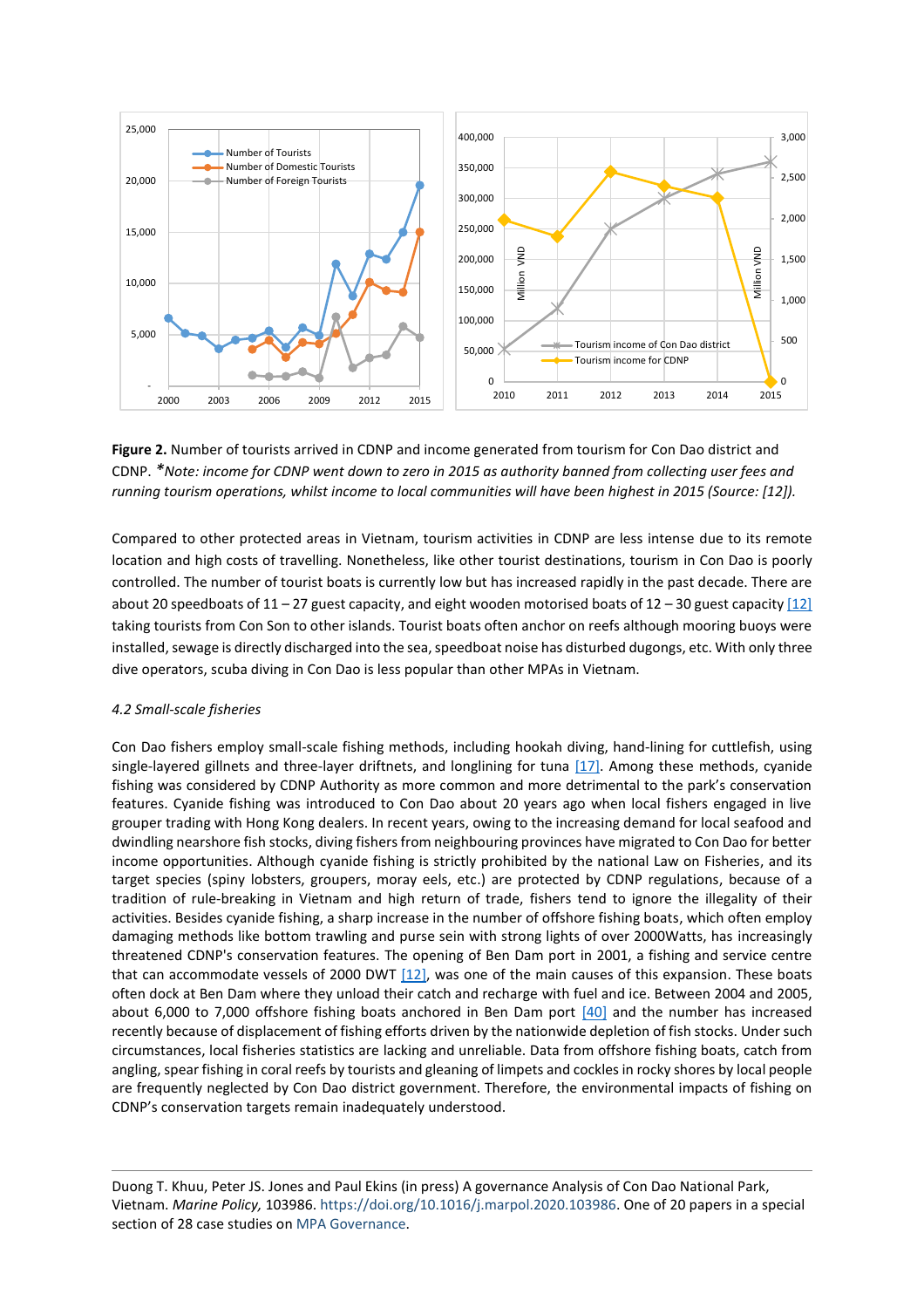## *4.3 Exploitation of endangered species*

Hunting sea turtles for food and handicrafts has long existed as a custom in Con Da[o \[41\].](#page-18-1) Since the 1990s, with funding and technical support from WWF, CDNP has integrated sea turtle conservation into its management to primarily protect them from localised exploitation and consumption. Concurrently, in the mid-1990s, after Vietnam signed several important international treaties (CBD, CITES, etc.), more legislation has been enacted to protect endangered species, including sea turtles. However, as Vietnam's economy has developed rapidly, Vietnamese society has grown a middle-class with a desire for more affluent lifestyles among which, paradoxically, consuming the most endangered and protected animals is a way of showing one's economic power and social status. As such, since sea turtles became protected species, their products, including meats and eggs, have been increasingly sought after by tourists, thus, highly priced in local black markets. Hence, the number of poachers (both locals and non-locals) has increased dramatically. Many of them switched from cyanide fishing to turtle poaching due to its high profitability and low investment costs because of the limited availability of diving boats and equipment. Despite the growing number of laws, penalising such wildlife crimes has been historically ineffective owing to a lack of awareness of protecting endangered species at all institutional levels, and a lack of political will from the higher government levels in prosecuting criminals. Also, at a site level, the large and widely dispersed nesting beaches in CDNP have limited the effectiveness of patrols for law enforcement.

#### *4.4. Impacts of 'Mainlandisation'*

The development of infrastructure (tourist port, fishing port, airport, ring road, etc.) has escalated the incoming pressures from tourism and fishing on CDNP's conservation objectives. Con Dao's population has grown dramatically since the 1990s. Most residents are migrants from the mainland with no Con Dao origin. Therefore, such *'mainlandisation'* has resulted in the influx of communities that have none of the stewardship values for local resources that often typify island communities [\[42\].](#page-18-2) Moreover, given that about 60% of Con Dao's population works in the public sector, decision-making at the district-level is largely based on the maximisation of resource use and accumulation of personal wealth for some political elites, with little concern for the environment. This is well illustrated by the district's strategic development plan and the means employed by Con Dao district government to implement it [\[2\].](#page-16-1)

#### *4.5. Wider-scale impacts*

The most notable wider-scale impacts on CDNP's objectives are climate change and seawater pollution. Among all Vietnam's MPAs, CNDP is the closest to the Indo-Pacific region, in which the biggest El Nino of 1997–1998 caused the bleaching of about 80% of the region's coral reefs. CDNP is thus among the most susceptible protected areas to climate change impacts [\[43\].](#page-18-3) Besides, although land-based use impacts are insignificant, CDNP has been significantly affected by pollution from the Mekong River. Furthermore, as the number of tourists is increasing, and Con Dao population is expanding, the current system of waste and sewage management (e.g. landfilling solid waste and direct discharge of sewage into the sea) is putting Con Dao at risk of biodiversity loss. Meanwhile, CDNP has been increasingly facing the issues of drifting garbage discharged from offshore fishing boats and oil spills from boats and oil exploration and production plants in Vung Tau city. Given the intensifying impacts from local and surrounding uses, it is essential to sustain and improve the MPA governance incentives to reinforce CDNP's ecosystem resilience to these wide-scale impacts.

## **5. Governance framework**

The governance framework of CDNP can be described as government-led but tending towards decentralisation  $[1]$ . The key stakeholders involved in governing CDNP are tourism developers, tourism operators, dive operators, local fishers, incoming fishers, CDNP Authority and its Forest Protection Unit (FPU), Ba Ria-Vung Tau Provincial People's Committee (BRVT-PPC), Con Dao District People's Committee (CD-DPC) and agencies under its belts (e.g. Fisheries Resource Surveillance Unit – FRSU, the border guard, etc.), and NGOs (Fig. 3).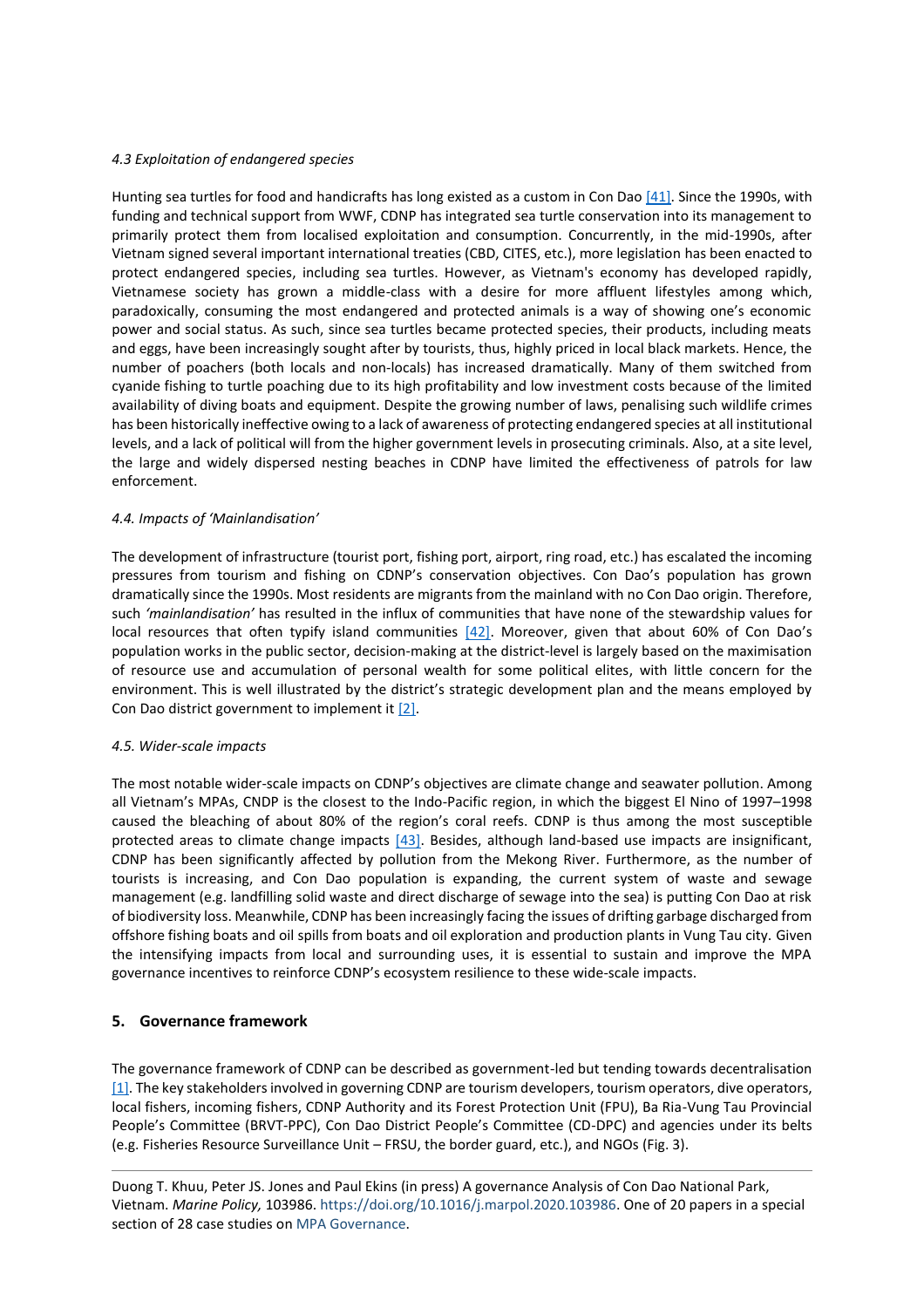Vietnam is a centralised communist state that is in a transition towards a market-oriented communist state through continuously decentralising state management responsibilities to provincial/district governments and allowing market forces to penetrate every level of the state hierarchy. In the past, CDNP was declared as a protected forest by the central government and governed by a top-down regime in which the Ministry of Forestry (now known as the Ministry of Agriculture and Rural Development – MARD) decided on CDNP's management and development. However, following the trend towards decentralisation reforms, localities have gained more autonomy in decision-making over natural resource uses and development while the central government has confined its role to reviewing and approving long-term socio-economic development plans for provinces and municipalities under the tight supervision of the Vietnamese Communist Party (VCP) to make sure that such plans are in alignment with the VCP's direction, i.e. political stability. Based on the Law on Forest Protection and Development of 1991 [\[44\],](#page-18-4) CDNP Authority was institutionalised as an administrative unit under BRVT-PPC to undertake daily management and enforcement functions over its terrestrial, wetland and marine areas. However, due to a lack of knowledge and regulations for managing marine areas, the MPA functioned as a paper park because CDNP Authority was much more focused on the management of Special Use Forest (SUF: a strictly protected type of forests), which was still challenged by a lack of capacity for forest protection. Only since a massive coral death event caused by the first global El Nino event of 1997–1998, followed by the increased international attention to Vietnam's biodiversity, has the concern extended to the seas, with financial and technical support from development agencies and NGOs.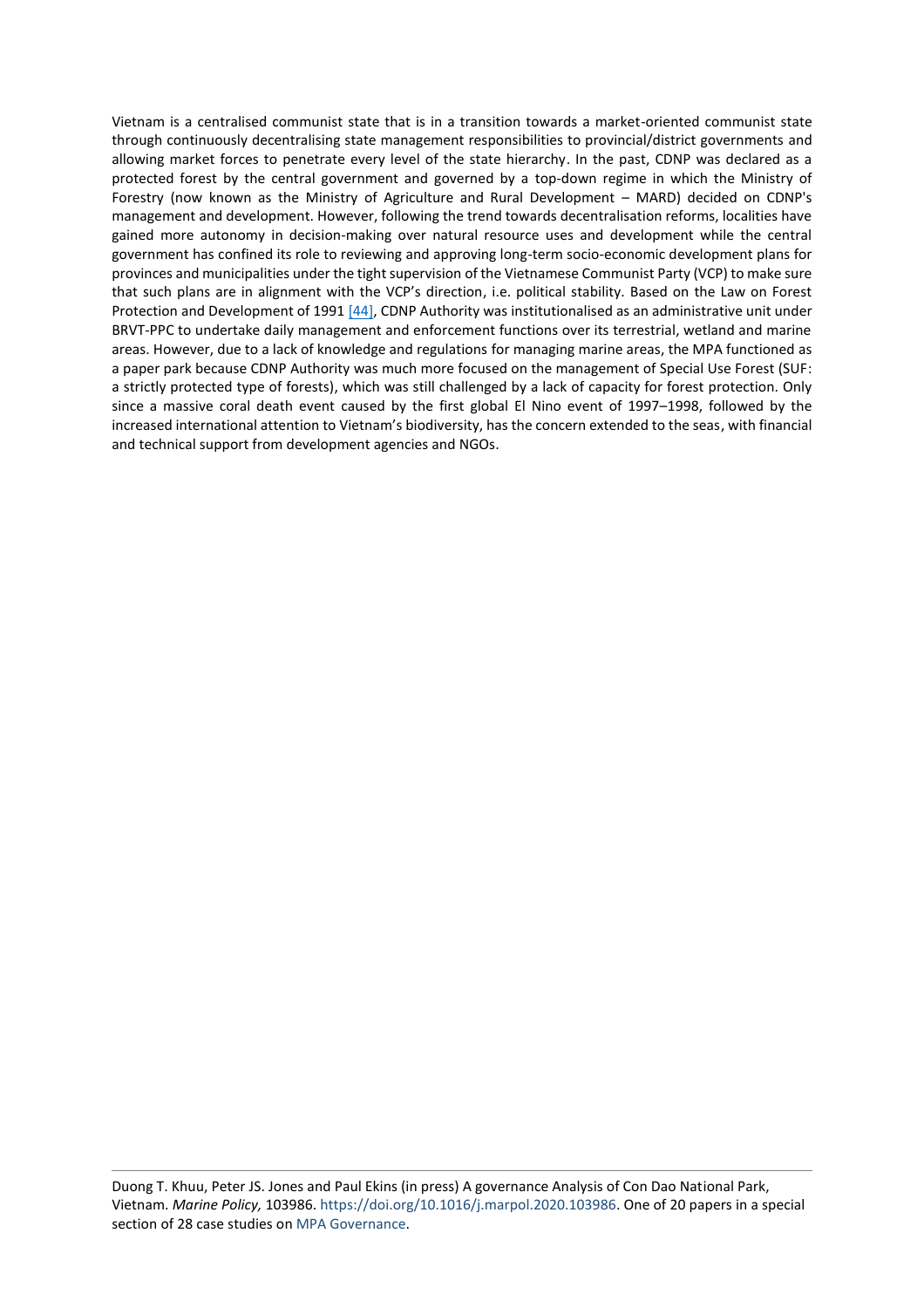

**Figure 3.** Governance framework of CDNP.

Subsequently, during the 1998–2009 period, CDNP was the focus of many donor-funded projects that helped the park to enhance its management and enforcement capacity, provided it with basic equipment, and advocated for using participative structures in MPA management. Also, at a national level, with donor support, the legal framework governing protected areas has also been improved significantly. At present, the protected forest component of CDNP is primarily governed by the new Law on Forest Protection and Development 2004, under which MARD oversees the national forest system, and its Forest Protection Department (FPD) is tasked with enforcement and forest inventory [\[45\].](#page-18-5) At a local level, BRVT-PPC oversees the management of protected forests within its geographical jurisdiction. The provincial agency of MARD, including the Department of Agricultural and Rural Development (DARD) and its Sub-Department of Forest Protection, oversees the enforcement of the Forest Protection and Development Law and forest inventory. At a site level, forest patrolling is undertaken by 70 forest rangers under the administration of CDNP Authority and technical supervision of DARD. Meanwhile, Con Dao's sea, including the MPA component of CDNP, is governed by the Fisheries Law of 2003, according to which enforcement responsibilities are assigned to the Fisheries Resources Surveillance Unit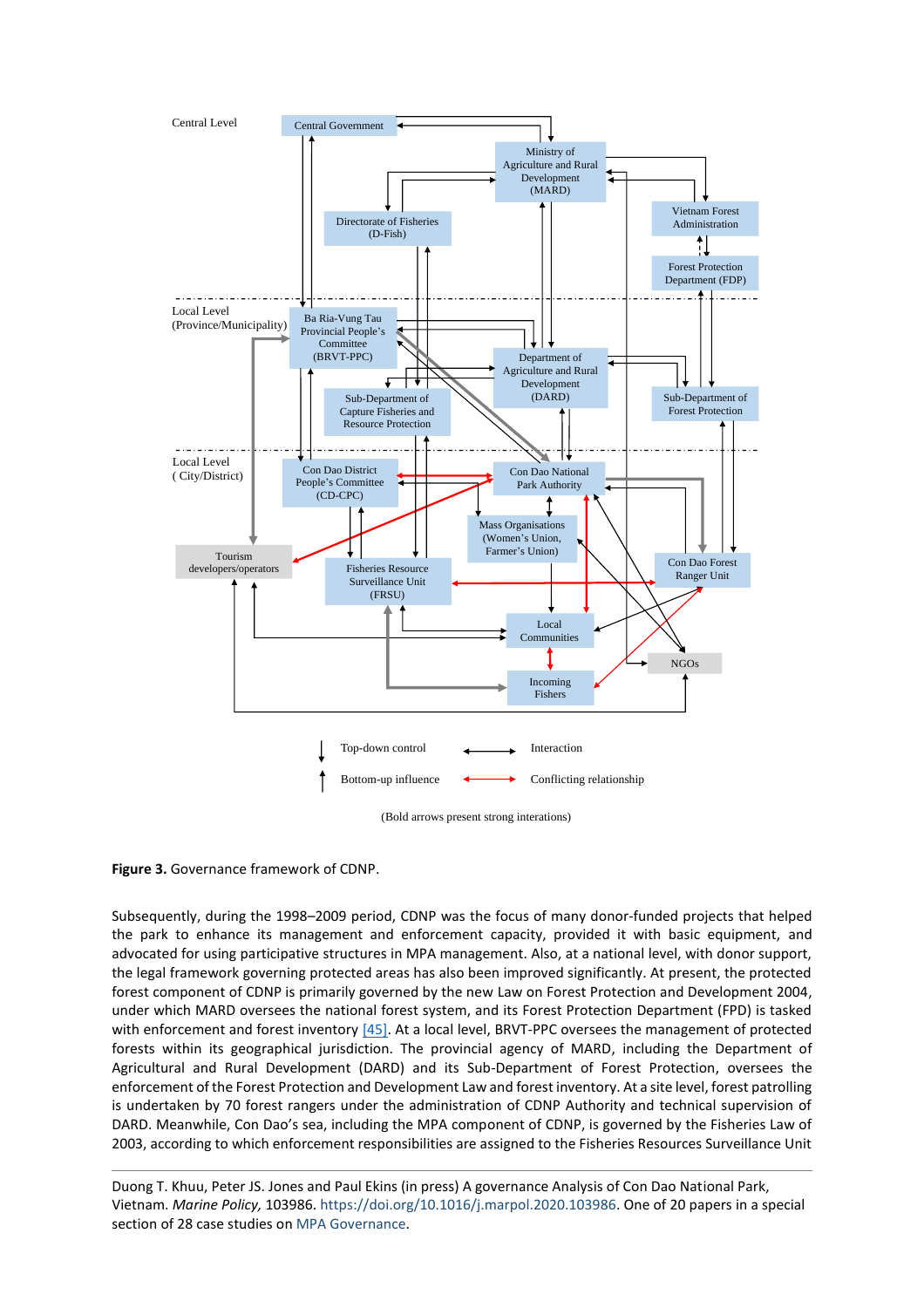(FRSU, comprising about ten fisheries inspectors) that is administratively under Con Dao District People's Committee (CD-DPC) and technically under DARD. It is also assumed that the border guard should assist the FRSU and CDNP Authority in sea patrolling where necessary. However, in reality, the enforcement of the Fisheries Law of 2003 in CDNP is primarily undertaken by the park rangers with a lack of coordination from other agencies. This is mainly driven by the conflicts between CD-DPC and CDNPA Authority over land-use planning for socio-economic development that have resulted in the unwillingness of CD-DPC in assigning relevant people under its jurisdiction (fisheries inspectors, the Border Guard) in joint enforcement with park rangers, leading to poor coordination between these forces and ineffective law enforcement. Concurrently, the conflicts between the CDNP Authority and tourism operators/developments play out daily. Although CDNP was designated as a RAMSAR wetland site in 2013, for which management responsibilities are with the Ministry of Natural Resources and Environment (MONRE), at present, the implementation of RAMSAR, as well as the involvement of MONRE, in governing CDNP has been minor.

At the MPA designation stage, the small Con Dao communities considered themselves as not being significantly influenced by zoning regulations. After influxes of migrants, the new communities have perceived governance to be a strictly top-down obligation and their view is largely that the Park was set up to promote tourism. Community participation in CDNP's governance was only encouraged by the UNDP/GEF project during the 2006- 2009 project period. In particular, a Community Consultation Group (CCG), comprising local government officials, village heads, and representatives from mass organisations, was formed as a collaborative structure to facilitate community consultation. However, like other donor funding MPA projects, such structures were abandoned after the donor funding ended.

# **6. Effectiveness**

Based on the MPAG effectiveness scale  $[1]$ , the effectiveness of CDNP in reducing impacts to achieve its conservation objectives is around the score band 1 – i.e. *some impacts are beginning to be addressed.* This section justifies the effectiveness of CDNP in achieving its conservation objectives against the impacts identified in Section 4.

## *6.1. Protection of endangered species*

Although sea turtle surveys by scientists previously showed an annual increase in the number of turtle nests from 1999 to 201[2 \[46\],](#page-18-6) interviews with local communities indicate recent declines in sea turtle populations with the disappearance of adult turtles in some nesting beaches. The decreasing trend can be explained firstly by the shortage of funding because since the end of donor and NGO funding in 2012, efforts in sea turtle conservation have been reduced significantly, especially in awareness-raising and monitoring of adult turtles (e.g. tagging, measuring, satellite tracking, etc.). Secondly, in enforcement, Rangers' efforts and passion in protecting turtles have been contested by a lack of rewards for their hard work and poor coordination among relevant agencies, especially insufficient political will from the CD-DPC in prosecuting the poachers, partly driven by the conflicts between CDNP Authority and fee misappropriation behaviours. As such, sea turtle meats and eggs are widely sold across all seventeen seafood restaurants on Con Dao. Many tourists bring turtle products back home via airways in ignorance of the largely unenforced restrictions by the local airport corporation and authority on exporting turtle products from Con Dao. This represents another weakness in cross-jurisdictional coordination in combating wildlife trade and a lack of awareness and political will from local authorities. Because of the increasing demand for sea turtles from tourism development and the lucrative nature of turtle poaching, poachers in Con Dao have grown in number and skills. As CDNP has focused its resources on patrolling in the nesting beaches, poachers have become more alert and have found new ways to hunt (e.g. forming partnerships with local authorities or park rangers). As such, rescuing and protecting turtle nests in the context of a lack of scientific monitoring, of capacity for enforcement, of judicial capacity for prosecution and penalisation, and of public awareness and engagement, coupled with a tendency towards fee misappropriation, have undermined the efforts for protecting adult turtles and their nests. Given that turtle conservation is a primary focus of CDNP Authority, this issue needs to be addressed urgently.

#### *6.2. Protection against fishing impacts*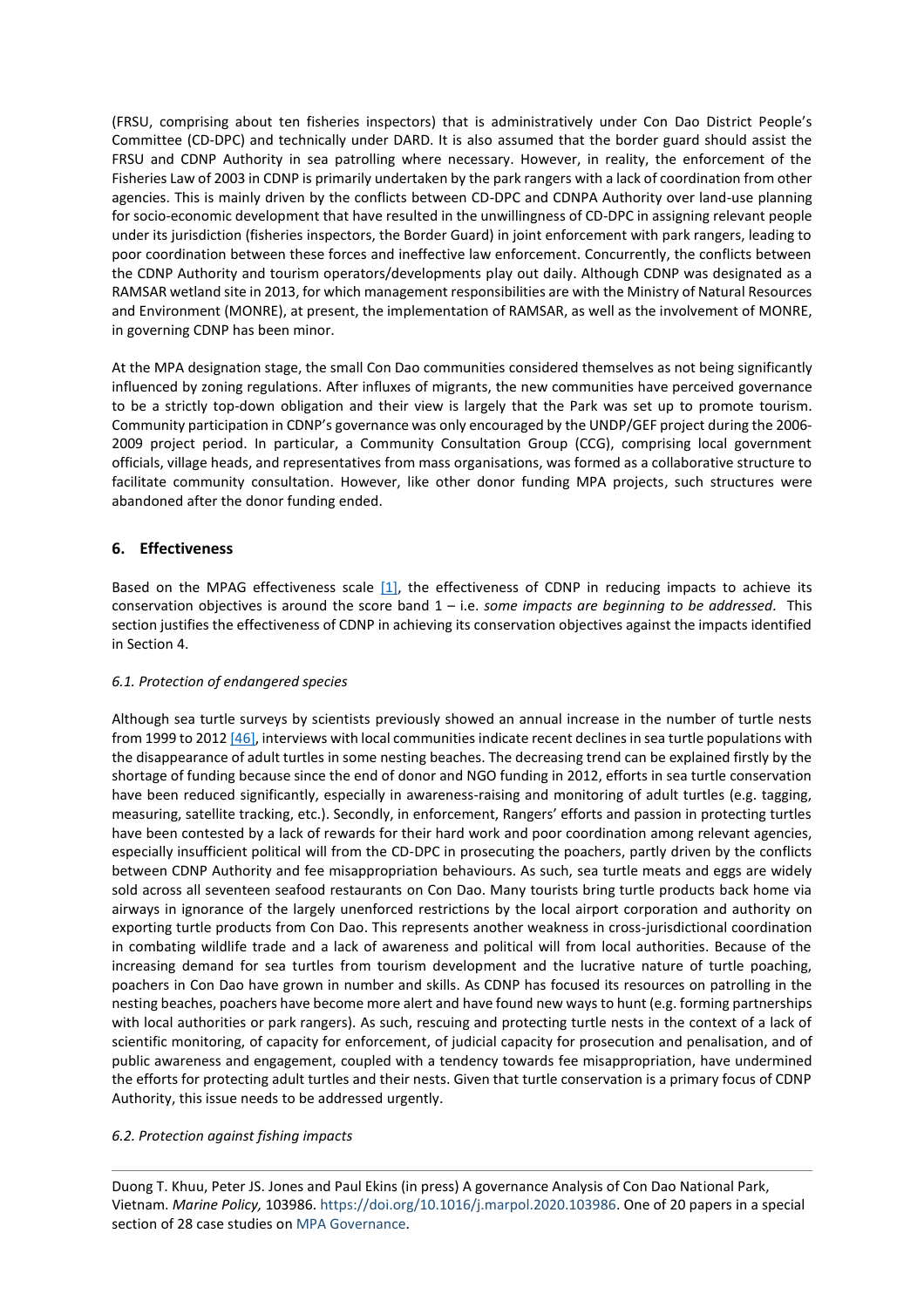<span id="page-10-0"></span>After the massive coral death caused by Lynda Typhoon in 1997 followed by El Nino in 1998, coral reefs and densities of fish in CDNP recovered quickly. This was partially due to the resilience of CDNP's ecosystems as they had been supported by a sound legal basis and sufficient state funding [\[14,](#page-10-0) [47\].](#page-18-7) Also, the UNDP/GEF project reported the stable or increasing trend of live coral cover in most areas between 2006 and 2009. However, key species populations had severely declined, especially giant clams and spiny lobsters, compared to the baseline surveys of 1993–1995 [\[48\].](#page-18-8) Since all sources of donor funding ended, coral reef surveys have been conducted yearly by CDNP staff following the Reef-Check protocol at permanent locations set by baseline surveys. The surveys showed as of 2015 that both coral and seagrass coverage were in a stable state, though densities of top predators decreased. In particular, the density of groupers of over 30cm length was low (0.3–0.49 fish/100m<sup>2</sup>) whilst moray eels and hump-head wrasse had disappeared by 2015. In contrast, herbivorous fish (snappers, parrot fish, and rabbitfish, etc.) populations are at a high density  $[43]$ . The decline in fish biomass has also been noticed by both fishers and dive instructors, especially declining populations of highly traded species such as large groupers and spiny lobsters. The increase in herbivorous fish and decrease in top predators of coral reef ecosystems is indicative of 'fishing down the food web' and the gradual removal of top-down control on ecosystems and its consequence of trophic cascade that needs to be addressed for ensuring the resilience of these coral ecosystems [\[49,](#page-18-9) [50\].](#page-10-1) In enforcement, due to the focus of expertise and enforcement capacity on forest and sea turtle protection, the MPA component of CDNP is loosely controlled. With the currently increasing number and adverse manner of turtle poachers and incoming fishers, effective enforcement is often perceived as an impossible task by the rangers.

## <span id="page-10-1"></span>*6.3. Protection against tourism impacts*

The operation of CDNP has been sustained by economic incentives, especially state and NGO funding and income generated from user fees and the provision of ecotourism services. However, in a transitional economy, the channelling of such funds from the central to local levels and vice versa endures a significant degree of rentseeking, while MPA benefits have been largely reaped by tourism operators/developers and incoming fishers. As such, the funding for conservation has long been considered as being insufficient by decision-makers, who paradoxically tend to suggest international cooperation and support as one of the potential solutions to Vietnam's MPA financial problems, rather than focusing on addressing the institutional weaknesses and addressing the issues of unsustainable tourism practices. Thus, at a site level, although priorities and concessions were given to local communities to operate tourism within CDNP, with no environmental standards attached to such rights, local communities have frequently breached the regulations to satisfy tourists' demands. Furthermore, rangers do not respect MPA regulations either as they often fish in CNDP's NTZs when adverse weather conditions disrupt their food supply by vessels. The ignorance of regulations by both local people and enforcers has resulted in the limited recognition of MPA restrictions by tourists. Consequently, tourists openly collect clams, sea cucumber and coral specimens, and trample on corals. It is not the only problem of the Park, but also a problem of weak implementation and outreach of national laws on environmental protection and natural resource management.

## **7. Incentives**

The incentives applied to the governance of CDNP and needed to improve the governance framework are summarised in Table 3.

**Table 3** Summary of Incentives applied (Y) including those that are particularly important priorities for strengthening (Y\*) and introducing (N\*) (a more detailed table is provided in Supplementary Material).

| No              | Incentive                                | Used | How/Why                                                                                                                                                                                                                                                                                                     |
|-----------------|------------------------------------------|------|-------------------------------------------------------------------------------------------------------------------------------------------------------------------------------------------------------------------------------------------------------------------------------------------------------------|
| <b>Economic</b> |                                          |      |                                                                                                                                                                                                                                                                                                             |
|                 | Payment for Ecosystem<br>Services (PESs) |      | Because of the unjust sharing of costs and benefits, PESs (e.g. Blue carbon) is worth<br>considering. Nonetheless, Vietnam's immature regulatory framework could make this<br>incentive ineffective at a CDNP operational level due to the risk of rent seeking and fund<br>appropriation at higher levels. |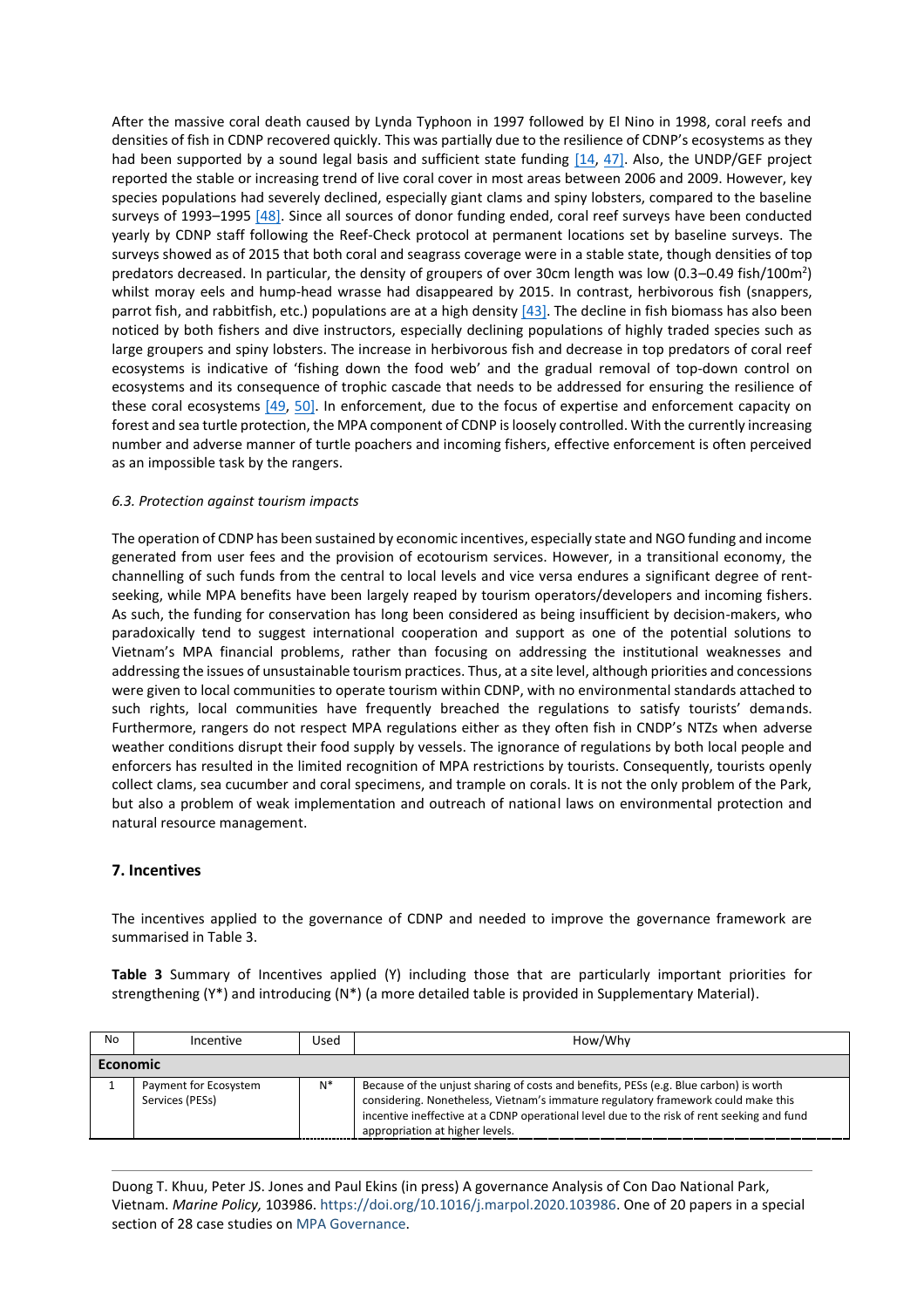| 3     | Reducing the leakage of<br>benefits                            | Y* | CDNP Authority granted concession to local boats to operate ecotourism in CDNP, but these<br>boats often breach the park regulations, particularly given the lack of enforcement capacity (I-<br>18 below).                                                                                                                                                                                                                                                                                                                                                                                                                                                                                                                                                                       |
|-------|----------------------------------------------------------------|----|-----------------------------------------------------------------------------------------------------------------------------------------------------------------------------------------------------------------------------------------------------------------------------------------------------------------------------------------------------------------------------------------------------------------------------------------------------------------------------------------------------------------------------------------------------------------------------------------------------------------------------------------------------------------------------------------------------------------------------------------------------------------------------------|
| 4     | Promoting profitable and<br>sustainable fishing and<br>tourism | Y* | Although the zoning regulations exist for restricting unsustainable fishing and tourism<br>activities, violations in both fisheries and tourism occur daily and the situation is tolerated by<br>CDNP Authority because the park has insufficient capacity for controlling the impacts of fishing<br>and tourism.                                                                                                                                                                                                                                                                                                                                                                                                                                                                 |
| 5     | Promoting green marketing                                      | Y* | Despite a cap of tourist numbers is adopted for sea turtle observation, this strict limit is<br>employed to market CDNP's turtle observation tours as 'eco' making them a flagship for<br>ecotourism in CDNP. The cap is often exceeded and tourists' bad behaviours that are<br>tolerated by the rangers.                                                                                                                                                                                                                                                                                                                                                                                                                                                                        |
| 6     | Promoting diversified and<br>supplementary livelihoods         | Y* | The UNDP/GEF project attempted several Alternative Income Generation (AIG) activities<br>(seaweed farming, boat upgrading, etc.) most of which are no longer viable due to unrealistic<br>designs and short-term funding and technical support.                                                                                                                                                                                                                                                                                                                                                                                                                                                                                                                                   |
| 9     | Provision of state funding                                     | Y* | CDNP is principally financed by state funding (US\$500,000 per year) that is allocated to staff<br>salaries, infrastructure and utility costs. The provincial government funds the park's daily<br>management (patrolling: US\$60,000/year, scientific research and monitoring:<br>US\$100,000/year, etc.). Other sources include funding from donors. More funding is needed<br>for more sea patrols and regular monitoring.                                                                                                                                                                                                                                                                                                                                                     |
| 10    | Provision of NGO, private<br>sector and user fee funding       | Y* | NGO funding was mostly invested in scientific research and monitoring of sea turtles,<br>purchasing of equipment and raising public awareness. After all sources of NGO funding ended<br>in 2012, such activities have been continued by the income generated from tourist user fees,<br>which has been disrupted recently, as, the park authority has been suspended from user fee<br>collection and tourism operations, leading to the shortage of funding to continue such<br>activities.                                                                                                                                                                                                                                                                                      |
|       | Interpretative                                                 |    |                                                                                                                                                                                                                                                                                                                                                                                                                                                                                                                                                                                                                                                                                                                                                                                   |
| 11    | Raising awareness                                              | Y* | Information on CDNP's protected species was communicated using booklets and brochures.<br>Awareness-raising sessions were held in residential areas, on fishing boats, and among the<br>Army personnel based on Con Dao. However, now these activities are irregular due to the<br>shortage of funding. Short-term NGO-funded projects in environmental education have not<br>provided any significant long-term impacts and there has recently been very little awareness-<br>raising efforts.                                                                                                                                                                                                                                                                                   |
| 12    | Promoting recognition of<br>benefits                           | Υ  | Potential benefits of protecting the target resources through fish spillover/export, tourism,<br>etc. have been promoted through awareness-raising sessions and community capacity building<br>programmes. However, this incentive is undermined by the recent neglect of such activities<br>coupled with ineffective enforcement, weak coordination and a lack of community<br>stewardship. Currently, since no conservation benefits are noticeable, it is unnecessary to<br>strengthen this incentive, instead focus the capacity on enhancing the incentives that support<br>it, i.e. the capacity for enforcement (I-18), penalties for deterrence, etc.                                                                                                                     |
| 13    | Promoting recognition of<br>regulations and restrictions       | Y* | Signboards were erected in some residential areas and ranger stations to inform the public<br>about zoning regulations and restrictions. Banners, posters, and signboards were also used to<br>communicate the illegality and penalisation of hunting and trading sea turtles. Nonetheless,<br>CNDP regulations and restrictions are regularly ignored in reality, despite being widely<br>recognised.                                                                                                                                                                                                                                                                                                                                                                            |
|       | Knowledge                                                      |    |                                                                                                                                                                                                                                                                                                                                                                                                                                                                                                                                                                                                                                                                                                                                                                                   |
| 14    | Promoting collective learning                                  | Y* | Working alongside marine ecologists in donor-funded biodiversity assessments has enhanced<br>the capacity of park rangers in marine conservation and management. The UNDP/GEF project<br>also helped to build capacity for local fishers in scuba diving and coral rehabilitation. Currently,<br>due to a shortage of funding for regular coral reef monitoring, it could be cost-effective to<br>promote collaboration with the international dive operators and local diving fishers.                                                                                                                                                                                                                                                                                           |
| Legal |                                                                |    |                                                                                                                                                                                                                                                                                                                                                                                                                                                                                                                                                                                                                                                                                                                                                                                   |
| 17    | Hierarchical obligations                                       | Y* | International legal obligations applicable to CDNP include those under the CBD, CITES and<br>RAMSAR convention. Several national laws also support the enforcement of park regulations<br>However, the ambiguous legal framework has challenged the effective management of CDNP.                                                                                                                                                                                                                                                                                                                                                                                                                                                                                                 |
| 18    | Capacity for enforcement                                       | Y* | Compared to other MPAs in Vietnam's MPA network, CDNP has higher capacity for<br>enforcement because of the 'National Park' designation and higher advocacy capacity of the<br>park's former leadership. Rangers are empowered to impose certain kinds of administrative<br>sanctions on MPA violators. However, due to the scattering of turtle nesting beaches,<br>enforcement capacity is still insufficient, especially in protecting the NTZs from cyanide fishing<br>and incoming fishing boats. Each park ranger used to receive extra payments for conducting<br>night duties, but this was terminated in June 2015, further undermining enforcement capacity<br>as the lack of night patrols is widely recognised and capitalised on by poachers and illegal<br>fishers. |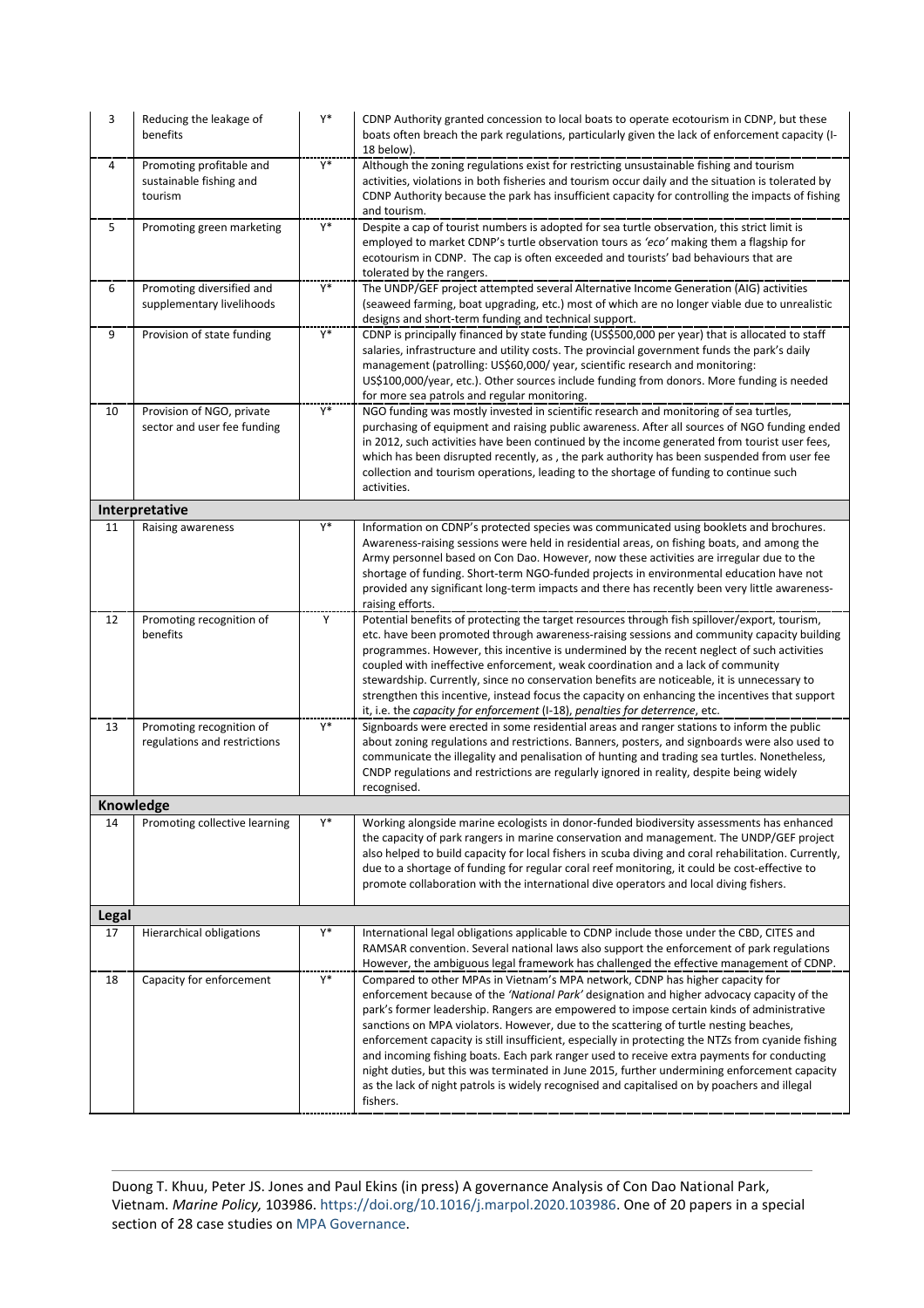| 19 | Penalties for deterrence                                                      | Y*    | Large fines can be imposed for breaching national laws and a prison term of up to 7 years can<br>be applied for turtle poachers. Nevertheless, by June 2016, no poachers had been penalised<br>due to a lack of political will from the district government for prosecuting violators.                                                                                                                                                                                                                                                                                                                                                                               |
|----|-------------------------------------------------------------------------------|-------|----------------------------------------------------------------------------------------------------------------------------------------------------------------------------------------------------------------------------------------------------------------------------------------------------------------------------------------------------------------------------------------------------------------------------------------------------------------------------------------------------------------------------------------------------------------------------------------------------------------------------------------------------------------------|
| 20 | Protection from incoming<br>users                                             | $N^*$ | The operation of Ben Dam - as a hub for incoming big fishing boats to dock, trade, repair boat<br>engines and shelter during stormy days - has put more pressure on local resources. Hence,<br>enhancing the capacity for enforcement (I-18) should particularly be focused on incoming<br>fishers.                                                                                                                                                                                                                                                                                                                                                                  |
| 21 | Attaching conditions to use<br>and property rights,<br>decentralisation, etc. | $N^*$ | Performance and environmental protection standards need to be attached to<br>licences/permits/ concessions given to local boats and tourism operators. Also, environmental<br>standards should be attached to decentralisation arrangements with bodies at provincial/local<br>levels in combination with more oversight from the central government to ensure such<br>environmental standards are being met.                                                                                                                                                                                                                                                        |
| 22 | Cross-jurisdictional<br>coordination                                          | Y*    | Although national laws expect cross-jurisdictional coordination in environmental governance<br>[51], coordination rarely exists, mostly due to the long-lasting conflict between CDNP<br>Authority and the district government.                                                                                                                                                                                                                                                                                                                                                                                                                                      |
| 23 | Clear and consistent legal<br>definitions                                     | $N^*$ | CDNP has the co-existence of forest, wetland and marine ecosystems but the legal framework<br>governing the resources of these ecosystems [52] is far from being clear and consistent<br>enough to provide for integrated management, particularly in the handling of violators.                                                                                                                                                                                                                                                                                                                                                                                     |
| 25 | Legal adjudication platforms                                                  | $N^*$ | Conflict resolution mechanisms to support MPA governance and decision-making are needed.<br>However, due to weak state capacity and endemic governance issues, Vietnam is not ready to<br>implement this yet.                                                                                                                                                                                                                                                                                                                                                                                                                                                        |
| 26 | Transparency, accountability<br>and fairness                                  | $N^*$ | A severe lack of transparency in the governance of CNDP, particularly in managing user fees,<br>enforcement and prosecution, and the availability of biodiversity and coral reef assessment<br>findings, has undermined trust and the capacity for cooperation.                                                                                                                                                                                                                                                                                                                                                                                                      |
|    | Participative                                                                 |       |                                                                                                                                                                                                                                                                                                                                                                                                                                                                                                                                                                                                                                                                      |
| 27 | Rules for participation                                                       | Y*    | Rules for community participation exist both in central and local level legislation [53, 54].<br>However, the implementation of these rules rarely happens because of inadequate financial<br>support for participation and the participation of grass-roots people in local decision-making is<br>dominated by civil society organisations with close affiliations to the Communist Party<br>(Women's Union, Farmers' Union, etc.) [27]. Thus, the legal framework should include clear<br>rules for the meaningful participation of wider local people in local decision-making.                                                                                   |
| 28 | Establishing collaborative<br>platforms                                       | Y*    | Under the UNDP/GEF project, several collaborative platforms, including the Community<br>Consultation Group (CCG), a Conservation Trust Fund and a community-based coral reef<br>monitoring group, were established [48]. However, these structures are weakly maintained as<br>the specific funding for this has ended. Furthermore, a participative MPA management plan,<br>which was legally acknowledged by CD-DPC in 2008, was rejected by BRVT-PPC due to its<br>incompatibility with Vietnam's institutional context.                                                                                                                                          |
| 31 | Decentralising<br>responsibilities                                            | Y     | Some management responsibilities were decentralised to BRVT-PPC. Given the current<br>weaknesses in governing CNDP and the reluctance of CD-DPC in coordination and prosecuting<br>transgressors, this needs to be reinforced by more oversight from the central government (I-<br>$21$ ).                                                                                                                                                                                                                                                                                                                                                                           |
| 32 | Peer enforcement                                                              | Y*    | The rules for participation have promoted the participation of Con Dao communities, including<br>divers, tourism operators, and fishers, in peer enforcement. This mechanism was financially<br>supported by the state and Conservation Trust Fund. However, the CNDP Authority's slow<br>response and lack of transparency in the handling of reports have undermined this incentive.                                                                                                                                                                                                                                                                               |
| 33 | Building trust and the<br>capacity for cooperation                            | Y*    | Since trust – which was built under the park's former leadership – has been eroded recently,<br>many users, especially international dive operators, have expressed disappointment in the<br>park authority due to the weak enforcement of CDNP's restrictions. By contrast, local people<br>who fish or operate tourism in CDNP, have enjoyed the state of the loosely controlled access<br>caused by the lack of leadership.                                                                                                                                                                                                                                       |
| 34 | Building linkages between<br>relevant authorities and user<br>representatives | Y*    | Tensions between CDNP or and CD-DPC have resulted in weak cross-jurisdictional coordination<br>(I-22) and challenged the formation of linkages between CDNP Authority and local user<br>groups. The leadership role of BRVT-PPC is instrumental in resolving the conflicts between<br>CNDP Authority and CD-DPC, and thereby, fostering positive linkages between CDNP and local<br>user groups.                                                                                                                                                                                                                                                                     |
| 36 | Potential to influence higher<br>institutional levels                         | Y*    | The park's former leadership had the capacity to influence the provincial government<br>regarding the park's organization, staffing and funding for conservation activities. Community<br>protest against the park's management is indicative of the potential to influence decision-<br>making at higher government levels, though such influence has actually undermined the<br>achievement of conservation objectives. At present, sustaining positive linkages between<br>CDNP and local user groups is necessary to enable CDNP's influence on the decisions taken at<br>higher government levels that could serve to strengthen several governance incentives. |

From Table 3, it is obvious that CDNP Authority has stronger political support than other independent MPAs in Vietnam because the MPA enforcers are mandated to impose administrative sanctions to a certain extent. Regarding the funding for park management, CDNP also receives a higher amount of state funding (I-9). However, the funding is insufficient to cover a full array of management actions. Hence, ineffective enforcement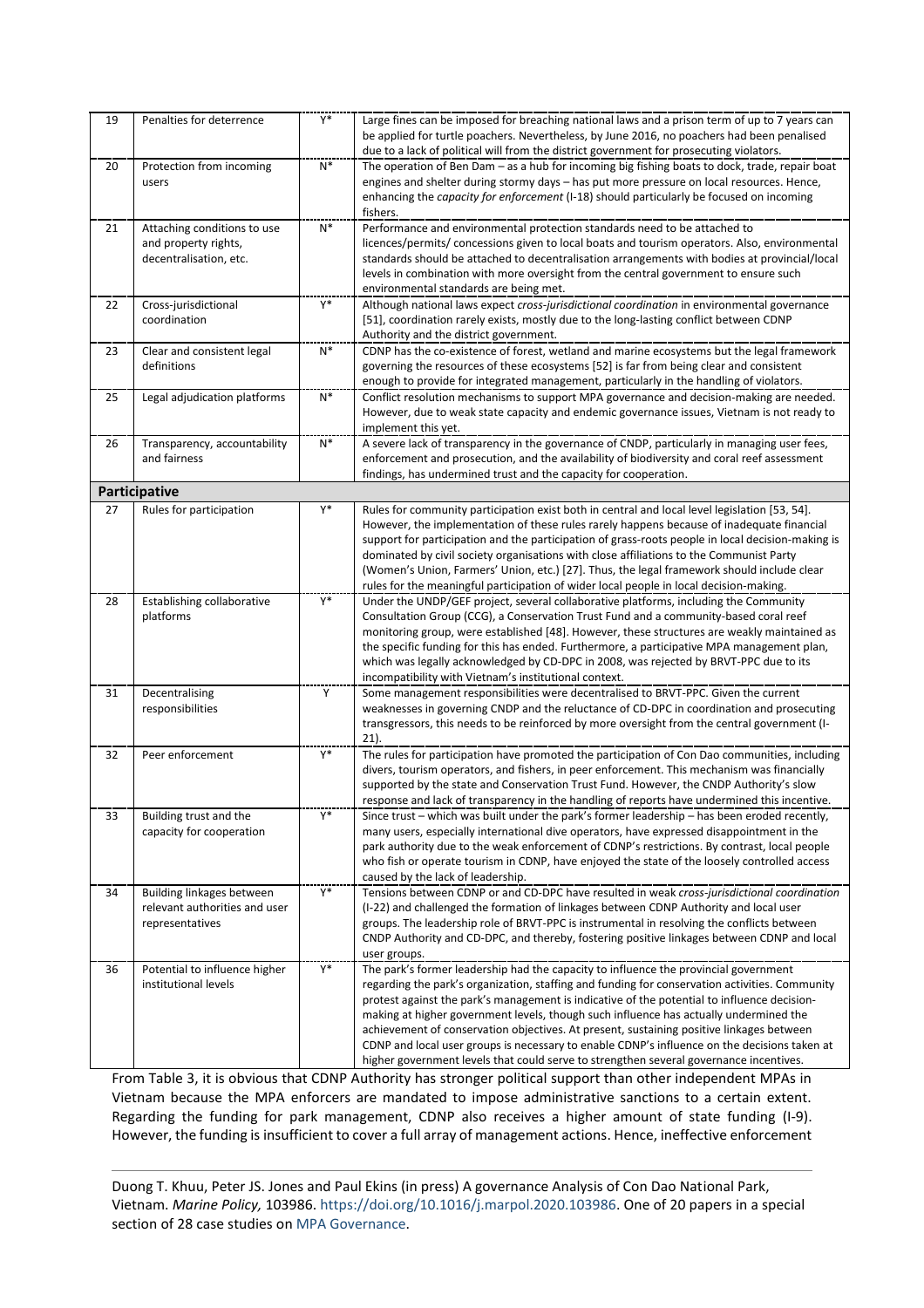(I-18) is identified by this analysis as the first weakness of CNDP's governance framework, especially under the increasing pressures of overfishing and tourism growth. To best address these driving forces, legal incentives, including *clear and consistent legal definitions* (I-23), *hierarchical obligations* (I-17), particularly to promote *cross-jurisdictional co-ordination* (I-22) and *penalties for deterrence* (I-19) are particularly in need of strengthening to promote more sustainable fishing and tourism (I-4). Currently, *penalties for deterrence* (I-19) have been undermined by the weak judicial capacity of CD-DPC that is driven by the conflicts between the district government and CDNP Authority, including patronage networks. Given the increasing *decentralisation of management responsibilities* to local governments (I-31) without sufficient resources and capacity and upward accountability, the supervising and oversight role of the provincial and central governments is essential to ensuring that *conditions attached to decentralisation arrangements* (I-21) related to environmental and governance performance standards are complied with in order to help solve such conflicts. Furthermore, measures to *protect from the incoming* users(I-20), particularly fishers, requires *cross-jurisdictional coordination* (I-22) at a trans-provincial level, thus requiring higher-level legal and political interventions from the central state. Other legal instruments, including *transparency, accountability and fairness* (I-26) along with *legal adjudication platforms* (I-25) to promote this are also needed to improve the governance of CDNP. However, due to the low state capacity and patronage network issues, the state is arguably not yet ready to implement such incentives.

Overall, the weaknesses of legal incentives in this analysis first imply a lack of political will from the central government in building a robust and comprehensive legal framework, and also in implementing the existing laws effectively and equitably. In such circumstances, top-down hierarchical obligations related to the CBD and RAMSAR (I-17) can help promote political will from the central Vietnamese government in improving its conservation measures. However, evaluating the success and failure in implementing such conventions significantly depends on the quality of the reports prepared by MONRE, though their role in steering Vietnam's environmental protection strategies is controversial  $[2]$ . The second weakness is a lack of genuine participation from local communities and users, which has ironically resulted from the *promotion of green marketing* (I-5) and *measures to reduce the leakage of benefits* (I-3) without strict environmental standards attached (I-21), perversely incentivising a focus on the maximization of personal income opportunities rather than seeking to participate in decisions and their implementation. Subsequently, *peer enforcement* (I-32) has not effectively complemented the park's weak *capacity for enforcement* (I-18), partly due to the lack of *transparency, accountability and fairness* (I-26), noting that many of the local users engaging in peer enforcement are also reported as being among those who violate the MPA regulations.

CDNPs restrictions are widely recognised but tend to be neglected, not least of all because the rangers are allegedly among the violators. These issues have undermined *trust and capacity for cooperation* (I-33), particularly among dive operators. The third weakness is a lack of awareness of the MPA's conservation features (I-11), of the benefits of protection (I-12) and of related regulations (I-13) across all government levels and sectors and among different user groups. Although NGOs have supported CDNP in implementing various interpretative incentives, the campaigns have been short-term, unlinked with one another, and some have even disrupted the existing structures, e.g. the fishers, who were beneficiaries of alternative livelihood programmes, have often been violators of NTZ regulations, due to the privilege of operating tourism within CDNP and lack of awareness of park rangers. Therefore, it is essential to strengthen interpretative incentives through welldesigned and consistent awareness and education programmes in a way which is in alignment with the fulfilment of strategic conservation objectives. The potential benefits of the MPA also need to be perceived as long-term rather than short-term, particularly tourism. Awareness needs to be raised at all levels, from tourists needing to recognise MPA regulations and restrictions through to raising awareness among higher-level officials. The leadership roles of the park management and NGOs are essential for awareness-raising and policy advocacy.

Whilst addressing the wider problems of endemic corruption among state and private actors in Vietnam could take decades, promoting a better understanding of the need for sustainable development, ecotourism and smarter long-term investments could help to this end. Among community members, a lack of awareness is partly driven by the unfair distribution of MPA benefits, particularly given that poor fishers were marginalised from alternative livelihood initiatives (I-6). Therefore, they have continued fishing in the MPA and the rangers felt sympathy for these fishers because the rangers have also been treated unfairly due to poor pay and work conditions. Given these and related challenges, Payments for Ecosytem Services (PESs), e.g. Blue Carbon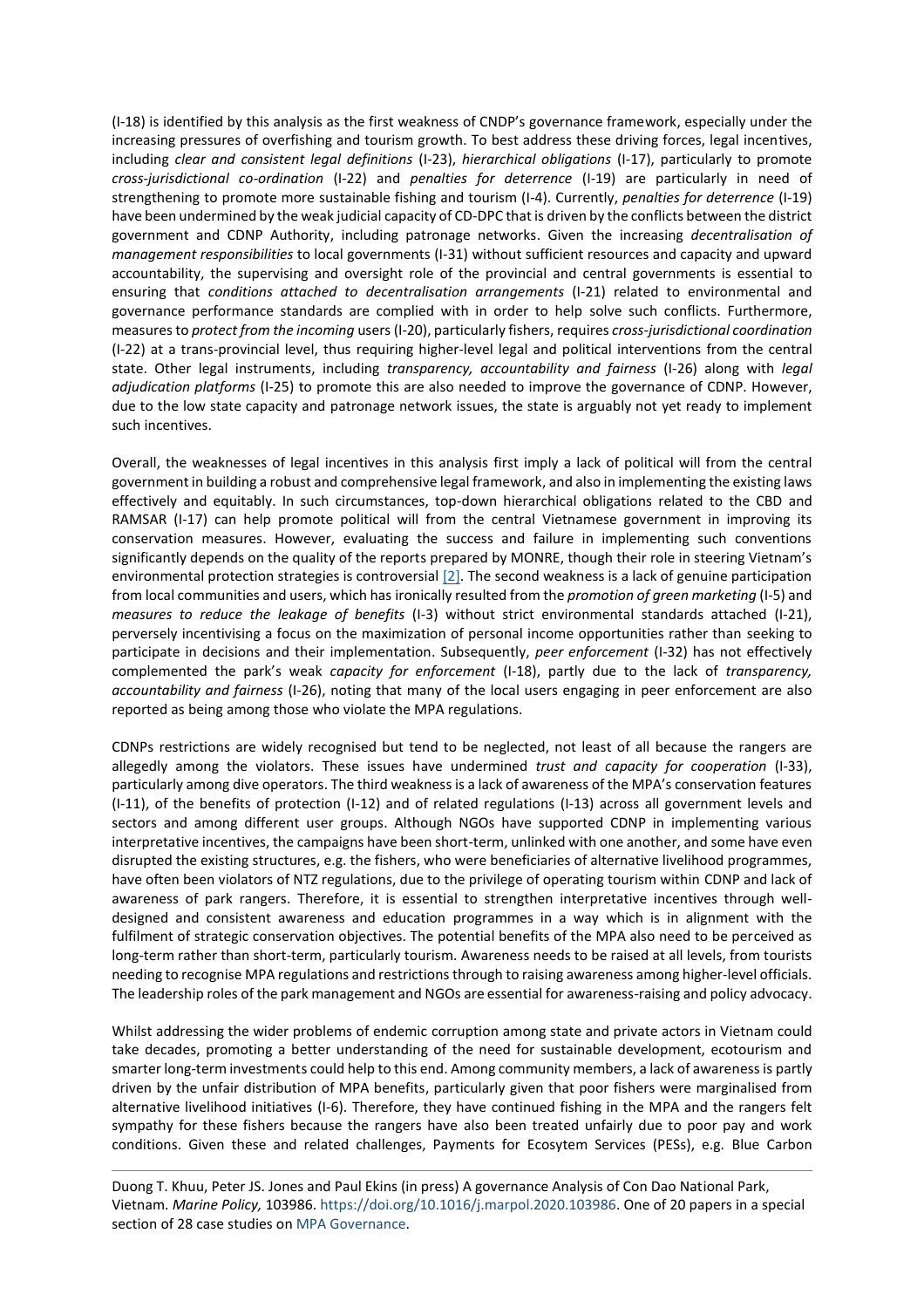schemes, and other incentives that promote the flows of economic benefits from the receivers of ecosystem services (tourists, tourism operators and developers) to those who help support the provision of these services (forest rangers, fisheries regulators, sustainable small-scale fishers, etc.) are worth considering, e.g. reducing the leakage of benefits (I-3). However, the weak regulatory framework, under the tight control of the Communist Party, which tends to favour large-scale developments, could arguably undermine such direct flows of economic benefits, providing little political support for small-scale sustainable developments. This argument resonates with empirical findings from a case study of implementing PES initiatives in Vietnam, which particularly raised concerns over the potential of PESs to reduce poverty because PES initiatives are mainly driven by the government's interest in using them to generate additional funding to sustain state management structures rather than benefiting local resource users [\[55\].](#page-18-10)

## **8. Cross-cutting issues**

## *8.1 Role of leadership*

The role of CNDP's former director was instrumental to the success of most of the incentives, particularly the provision of MPA funding from the state (I-9) and NGOs (I-10), capacity for enforcement (I-18), building trust and the capacity for cooperation (I-34), building linkages between authorities and users (I-34), and the potential to influence higher institutional levels (I-36). After thirty years of working at CDNP, the director was trusted by the ranger force, local communities and the international diving community because of his understanding and willingness to listen to and respond to their needs. However, due to unsolvable conflicts between the park director and Con Dao district government, along with changes in the province's leadership, the director was replaced in June 2015, leading to many of the current weaknesses in the governance structure of CDNP. Meanwhile, due to a lack of awareness of and interest in environmental protection, the political will of the country's leaders is still more focused on development priorities, resulting in an ambiguous legal framework that has ignored the need to define development thresholds within protected areas. Consequently, incomplete decentralisation without sufficient conditions and oversight (I-21) has encouraged rent-seeking behaviour among local economic and political elites, thereby leading to more development in CDNP. This pattern is prevalent in most protected areas in Vietnam, including in CDNP, a previously isolated archipelago. Under such development pressures, the lack of political will from the central state to promote conservation and address related rent seeking issues has been among the main reasons for the fragility and ineffectiveness of CDNP's governance framework.

## *8.2 Social Equity*

Under the UNDP/GEF project, decisions on alternative income generation (AIG) options (I-6) and beneficiaries were made through socio-economic surveys and consultations with CDNP Authority, Community Consultation Group, CD-DPC, the border guard, tourism operators/developers, and local fishers. However, the implementation of such programmes was unsuccessful due to unrealistic designs. Aquaculture models failed after a three-month trial due to parasites. In operating ecotourism, 17 people from the target group and 20 Con Dao residents benefited from the training in boat operation and basic communication skills. However, only a few of them have successfully engaged in tourism-related jobs and enjoyed the benefits of this new livelihood. Like other MPAs in Vietnam, there is elite capture of benefits because only a few favoured representatives from residential areas participated in consultation workshops and meetings, with no comprehensive socio-economic assessments undertaken before the selection of these representatives. Consequently, given that linkages between rangers and the AIG beneficiaries were built up during the implementation of collective learning, alternative livelihoods, and peer enforcement initiatives, forest rangers do not apply their enforcement capacity on the locals that conduct irresponsible tourism activities, which has undermined the achievement of CDNP's conservation objectives and caused resentment in the professional diver community. Therefore, it is vital to promote wider community participation in park planning and management and build trust between user groups, communities, local authorities, and CDNP Authority in monitoring and enforcement. Participation and economic benefits must reach wider constituencies. Given the increasing influx of migrants, there is likely to be more citizens with no sense of island stewardship, i.e. the mainlandisation issue  $[42]$ , therefore raising awareness must remain a focus as an essential part of the park management plan to ensure effective and equitable development opportunities.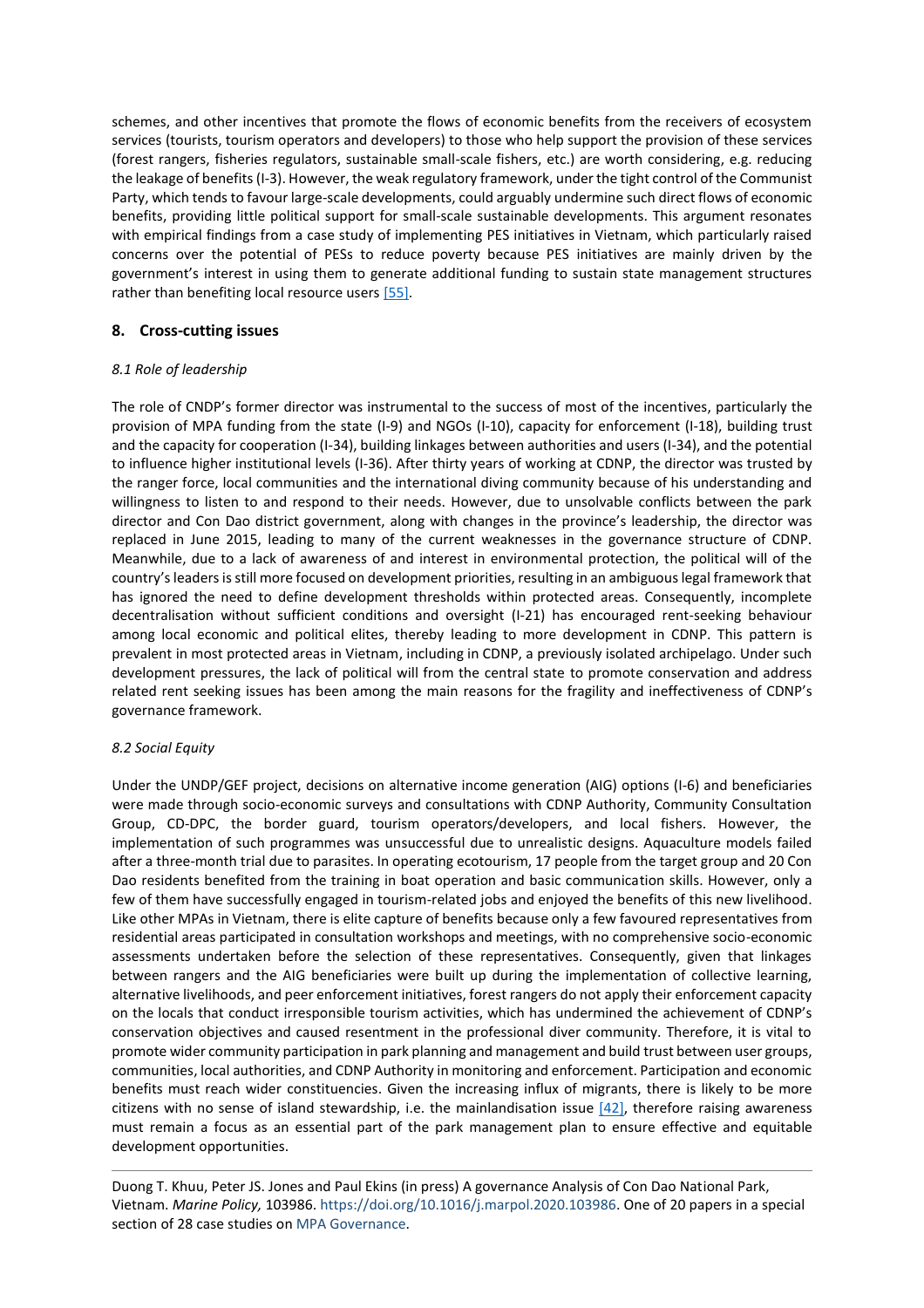#### *8.3 Role of NGOs*

In CDNP, NGOs mostly acted as a funder of small/medium grant projects or an implementer of donor-funded projects that focused on the protection of endangered species using the economic, interpretative and participative incentives discussed. Overall, these short-term projects did not contribute significantly to achieving strategic conservation objectives. Besides, operating in a centralised state has limited NGOs' scope to advance civil society because decision-making at the grassroots level often stop at a commune level (or at a district level in Con Dao) with a significant involvement of mass organisations (e.g. Women's Union, Farmers' Union, Youth Organisation, etc.) through which the Communist Party supervises its people. Considering these shortcomings, NGOs could be more critical in governing CNDP. For example, they might focus their resources and expertise on undertaking comprehensive assessments on environmental impacts of economic development, or on socioeconomic assessments that account for the aspiration of wider Con Dao communities. Based on the assessment results, NGOs could advocate for behavioural change at the central level, or for more influence from the international community to stimulate political will from the Vietnamese government for environmental protection.

## **9. Conclusion**

Overall, the governance of CNDP is characterised by a lack of steer and intervention from the central government and decentralisation to the provincial government with very few conditions attached and the very limited participation of local communities. The park management capacity and interventions of international donors and NGOs have been mostly focused on addressing localised environmental impacts of illegal fishing and turtle hunting. However, such efforts, while having failed to limit the intensity of turtle poaching and cyanide fishing, have resulted in some harmful linkages undermining conservation, and have led to the diversion of attention towards pursuing legal incentives to promote the tokenistic and ineffective coordination and participation platforms. In such circumstances, the lack of political will and strategic planning has resulted in the forthcoming expansion of tourism infrastructure and offshore fishing, which is much more of a critical concern than the localised impacts that are 'beginning to be addressed'. Behind all the governance problems lies a lack of awareness and communication among government officials, tourism operators and developers, tourists, and local communities, which is being driven by the utilitarian views and short-term visions towards resource use to generate income and lack of focus on conservation.

The current weaknesses in governing CNDP critically reflect the recurring issues in governing MPAs in Vietnam, i.e., weaknesses in both the steering role of the state and the participation of local communities and overreliance on international aid, leading to institutional capture by vested interests between local governments and the private sector. These setbacks have rendered most incentives ineffective and short-lived in the context of strong economic development forces. Among three studied MPAs in Vietnam in this special section, CDNP reveals the highest degree of state intervention in governing MPAs, though the problems of the ambiguous legal framework and lacking capacity for enforcement are still major, especially in the context of intensifying impact from corporate tourism. Thus, this study supports arguments that the leading role of the state is essential to ensure that MPA initiatives are working towards effectively and equitably achieving their conservation objectives. It thereby reconfirms the feasibility of the MPAG framework being a realist institutional analysis framework for protected area governance studies.

## **Declaration of competing interest:** None.

## **Acknowledgements**

The authors would like to thank IUCN Vietnam for providing an internship that has contributed enormously to the data collection for this research. The authors are also grateful to Con Dao National Park Management Authority and Con Dao district government – who strongly supported our field trip in Con Dao islands between May and July 2016. This PhD was supported by UCL Institute for Sustainable Resources and BHP Billiton Scholarship.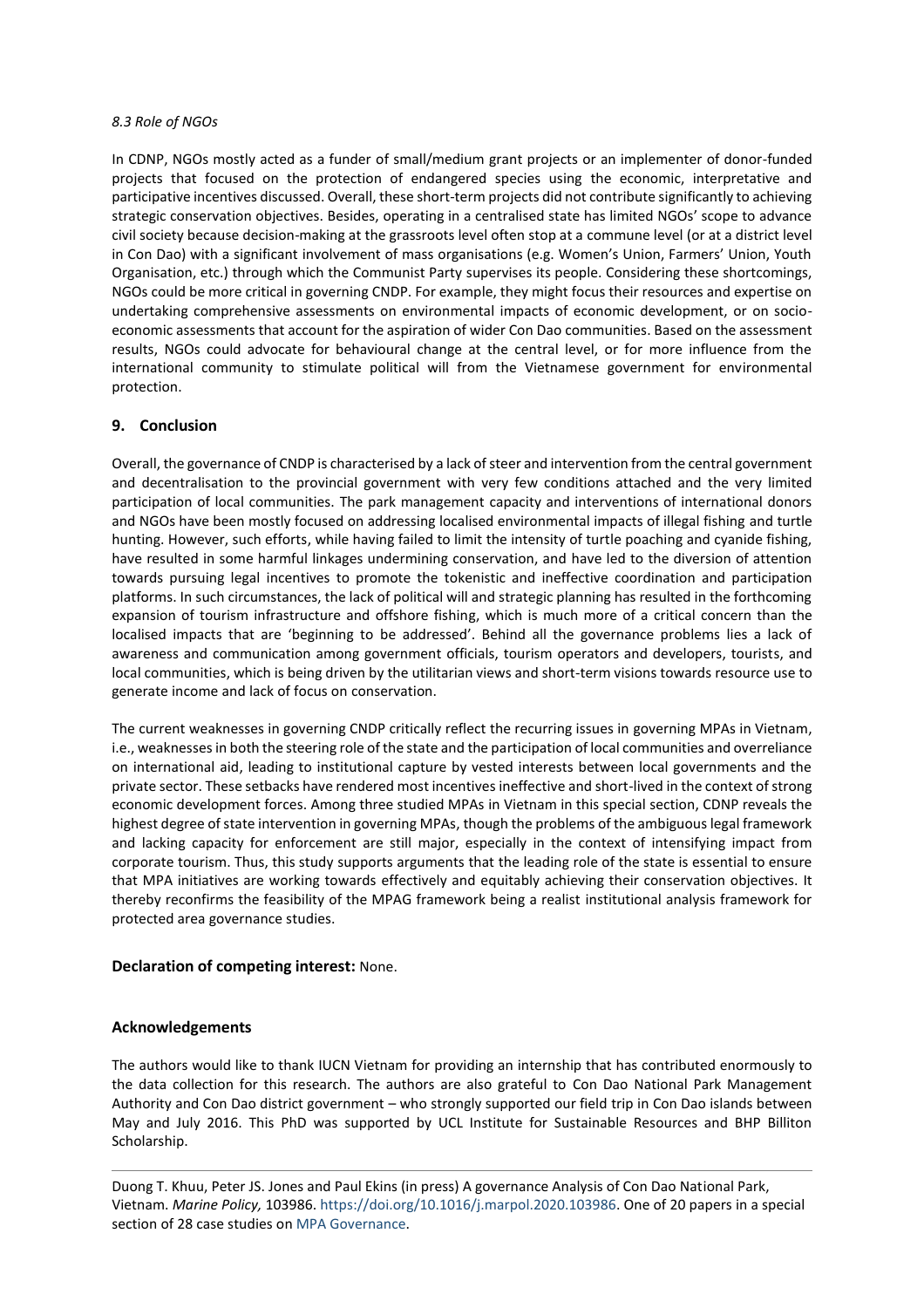## **References**

<span id="page-16-0"></span>[1] Jones, P.J.S., 2014. *Governing Marine Protected Areas: Resilience through Diversity*. Oxon, UK: Routledge.

<span id="page-16-1"></span>[2] Khuu, T.D., 2018. *Reconciling biodiversity conservation with sustainable development: a case study of Marine Protected Area (MPA) governance in Vietnam*. PhD thesis. London,UK: University College London.

#### [3] To be added

<span id="page-16-2"></span>[4] WWF, 1993. *Survey Report on the Biodiversity Resourse Utilization and Conservation Potential of Hon Mun, Cat Ba Region, Haiphong, Vietnam.* Gland, Switzerland: WWF Vietnam Marine Conservation Southern Survey Team.

<span id="page-16-3"></span>[5] Government of Vietnam, 2010. Decision 742/QD-TTg adopted by the Prime Minister on *'approving the masterplan for the establishment of MPA system towards 2020'* on 26 May 2010*.*

<span id="page-16-4"></span>[6] WWF, 2001. *Assessment of legal documents and policies relating to management of special-use forest in Vietnam*. Hanoi: WWF.

<span id="page-16-5"></span>[7] GOV & GEF, 1994. *The Biodiversity Action Plan for Vietnam*. Hanoi, Vietnam: (n.p.).

<span id="page-16-6"></span>[8] World Bank, 1995. 'Central Indian Ocean, Arabian Seas, East Africa and East Asia Seas', World Bank (ed.) *A Global Representative System of Marine Protected Areas*. Washington D.C. Available at: <http://documents.worldbank.org/curated/en/734481468779992440/pdf/multi0page.pdf> (Accessed: 12 September 2017).

<span id="page-16-7"></span>[9] Ba Ria-Vung Tau Provincial People's Committee, 1998. Decision 1165/QD-UB on *'approving the development masterplan for CDNP during 1998-2002'* on 16 May 1998.

<span id="page-16-8"></span>[10] UNDP, 2001. *PDA Funding for Full Project – Biodiversity Conservation and Sustainable Use of the Marine Resources at Con Dao National Park*. New York: UNDP.

<span id="page-16-9"></span>[11] Le, X.A. & Tran, D.H., 2013. 'Conservation of Biodiversity Resources for Sustainable Development of Con Dao', *National Conference of Ecology and Biological Resources*, Hanoi, Vietnam. (in Vietnamese).

<span id="page-16-10"></span>[12] CDNP Authority, 2016. *Ecotourism Development Project for Con Dao National Park period 2016–2020*. Con Dao, Vietnam: CDNP Authority. (in Vietnamese).

<span id="page-16-11"></span>[13] RAMSAR, 2016. Available at: [http://www.ramsar.org/wetland/vietnam?](http://www.ramsar.org/wetland/vietnam) site=32211#map-leaflet (Accessed: 08 February 2016).

[14] Vo, S.T., 2000. *The corals at Con Dao Archipelago (South Vietnam): Before, During and After the Bleaching Event in 1998.* Bali, Indonesia: (n.p.).

<span id="page-16-12"></span>[15] CDNP Authority, 2014. *Achievements from Forest Protection and Biodiversity Activities 2014 and tasks for 2015*. Con Dao, Vietnam: CDNP Authority. (in Vietnamese).

<span id="page-16-13"></span>[16] Nguyen, T.G., 2003. *Biodiversity Conservation in Con Dao: Status and Ecological Characteristics of Green Turtles (Chelonia Mydas) and Conservation Solutions at Con Dao National Park*. Con Dao, Vietnam: CDNP Authority, Science Division.

<span id="page-16-14"></span>[17] Johns, A.G., O'Callaghan, B., Primmer, R., Thanh, N.C. & Ho, V.T.T., 2008. *The Management Plan for Con Dao National Park*. Con Dao, Vietnam: Con Dao National Park.

<span id="page-16-15"></span>[18] Mittermeier, R.A., Gil, P.R., Hoffman, M., Pilgrim, J., Brooks, T., Mittermeier, C.G., Lamoreux, J. & DaFonseca, G.A.B., 2004. *Hotspots Revisited: Earth's Biologically Richest and Most Endangered Terrestrial Ecoregions.* Mexico city: CEMEX.

<span id="page-16-16"></span>[19] Spalding, M.D., Fox, H.E., Allen, G.R., Davidson, N., Ferdana, Z.A., Finlayson, M., Halpern, B. & Jorge, M.A., 2007. Marine Ecoregions of the World: A Bioregionalization of Coastal and Shelf Areas. *BioScience,* 57(7), pp. 573-583. DOI[: https://doi.org/10.1641/B570707](https://doi.org/10.1641/B570707).

<span id="page-16-17"></span>[20] United Nations, 2018. *World Economic Situation and Prospects 2018.* New York: United Nations.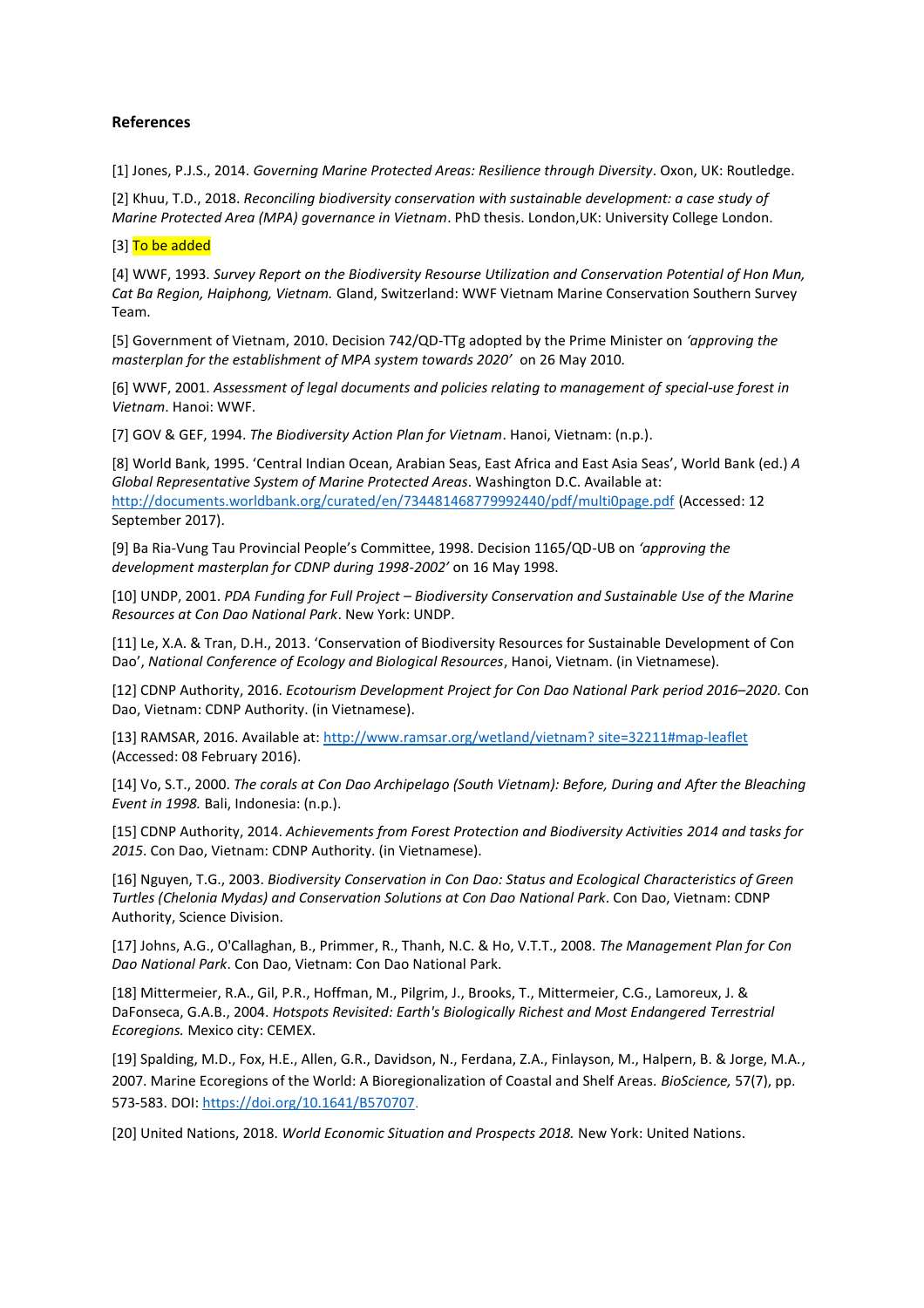<span id="page-17-0"></span>[21] WWF, 2012. Wildlife Crime Scorecard-Assessing compliance with and enforcement of CITES commitments for tigers, rhinos and elephants. Gland, Switzerland: WWF. Available at: [http://awsassets.panda.org/downloads/wwf\\_wildlife\\_crime\\_scorecard\\_report.pdf](http://awsassets.panda.org/downloads/wwf_wildlife_crime_scorecard_report.pdf) (Accessed: 21 June 2017).

[22] Jambeck, J.R., Geyer, R., Wilcox, C., Siegler, T.R., Perryman, M., Andrady, A., Narayan, R. & Law, K.L., 2015. Plastic waste inputs from land into the ocean. *Science*, 347 (6223), pp.768–771. DOI: [https://doi.org/10.1126/science.1260352](https://science.sciencemag.org/content/347/6223/768) .

[23] Kreft, S., Eckstein, D. & Melchior, I., 2016. Global Climate Risk Index 2017. *Who suffersmost from extreme weather events? weather-related loss events in 2015 and 1996–2015*. Berlin: Germanwatch e.V. Available at: [https://www.elsevier.com/wps/find/journaldescription.cws\\_home/30453?generatepdf=true](https://www.elsevier.com/wps/find/journaldescription.cws_home/30453?generatepdf=true) (Accessed: 21 June 2017).

[24] Zingerli, C., 2005. Colliding Understandings of Biodiversity Conservation in Vietnam: Global Claims, National Interests, and Local Struggles. *Society & Natural Resources,* 18(8), pp. 733-747. DOI: <https://doi.org/10.1080/08941920591005151> .

<span id="page-17-1"></span>[25] Gainsborough, M., 2002. Political Change in Vietnam: In Search of the Middle-Class Challenge to the State. *Asian Survey,* 42(5), pp. 694-707. DOI:<https://www.jstor.org/stable/10.1525/as.2002.42.5.694?seq=1> .

<span id="page-17-2"></span>[26] Qiu, W. (2013) *'The Sanya Coral Reef National Marine Nature Reserve, China: A governance analysis'*, Marine Policy, 41, pp. 50–56. DOI: <https://doi.org/10.1016/j.marpol.2012.12.030> .

<span id="page-17-3"></span>[27] Brown, P. (2013) *Marine Protected Areas, Co-management and Livelihoods: Coastal Change in Vietnam*. PhD Thesis. University of Sydney.

[28] World Bank, 2017. *The World Bank – databank*. Available at: http://data.worldbank.org/indicator/ST.INT.ARVL?locations=VN (Accessed: 21 June 2017).

[29] GSO, 2016. *Statistical Yearbook of Vietnam 2016,* Hanoi: General Statistics Office of Vietnam.

[30] World Bank, 2016. *Worldwide Governance Indicators.* Available at: www.govindicators.org [Accessed: 17 December 2017].

[31] UNDP, 2016. *Human Development Report 2016: Human Development for Everyone.* New York, US: UNDP. Available at[: http://hdr.undp.org/sites/default/files/2016\\_human\\_development\\_report.pdf](http://hdr.undp.org/sites/default/files/2016_human_development_report.pdf) (Accessed: 21 June 2017).

<span id="page-17-4"></span>[32] Nguyen, D.T., 2012. *Con Dao from an Historical Perspective*. Ho Chi Minh City, Vietnam: Ho Chi Minh Publishing House. (in Vietnamese).

<span id="page-17-5"></span>[33] Hayward, P. & Nguyen, T.H.G., 2014. At the Edge: Heritage and Tourism development in Vietnam's Con Dao Archipelago. *Journal of Marine and Island Culture*, 3, pp. 113–124. DOI: <https://doi.org/10.1016/j.imic.2014.10.002> .

<span id="page-17-6"></span>[34] Government of Vietnam, 2005. Decision 264/2005/QD-TTg adopted by the Prime Minister on *'approving the socio-economic development master plan for Con Dao district, Ba Ria-Vung Tau Province towards 2020'* on 25 October 2005.

<span id="page-17-7"></span>[35] CD-DPC, 2015. *Socio-Economic development report for 2014 and development tasks for 2015*. Con Dao, Vietnam: Con Dao District People's Committee. (in Vietnamese).

<span id="page-17-8"></span>[36] Government of Vietnam, 2009. Decision 120/QD-TTg adopted by the Prime Minister on *'approving the Development Masterplan for Con Dao National Park, Ba Ria- Vung Tau Province towards 2020'* on 21 January 2009.

<span id="page-17-9"></span>[37] FIPI, 2009. *A Development Masterplan for Con Dao National Park towards 2020*. Ho Chi Minh City, Vietnam: Sub-Department of Forestry and Planning for Southern Vietnam.

<span id="page-17-10"></span>[38] Government of Vietnam, 2015. Decision 870/QD-TTg adopted by the Prime Minister on *'approving the ecotourism development master plan for Con Dao-national tourism area towards 2030'* on 17 June 2015.

<span id="page-17-11"></span>[39] Government of Vietnam, 2013. Decision 32/2013/QD-TTg adopted by the Prime Minister on *'the mechanisms and incentive policies for Con Dao district, Ba Ria-Vung Tau province'* on 22 May 2013.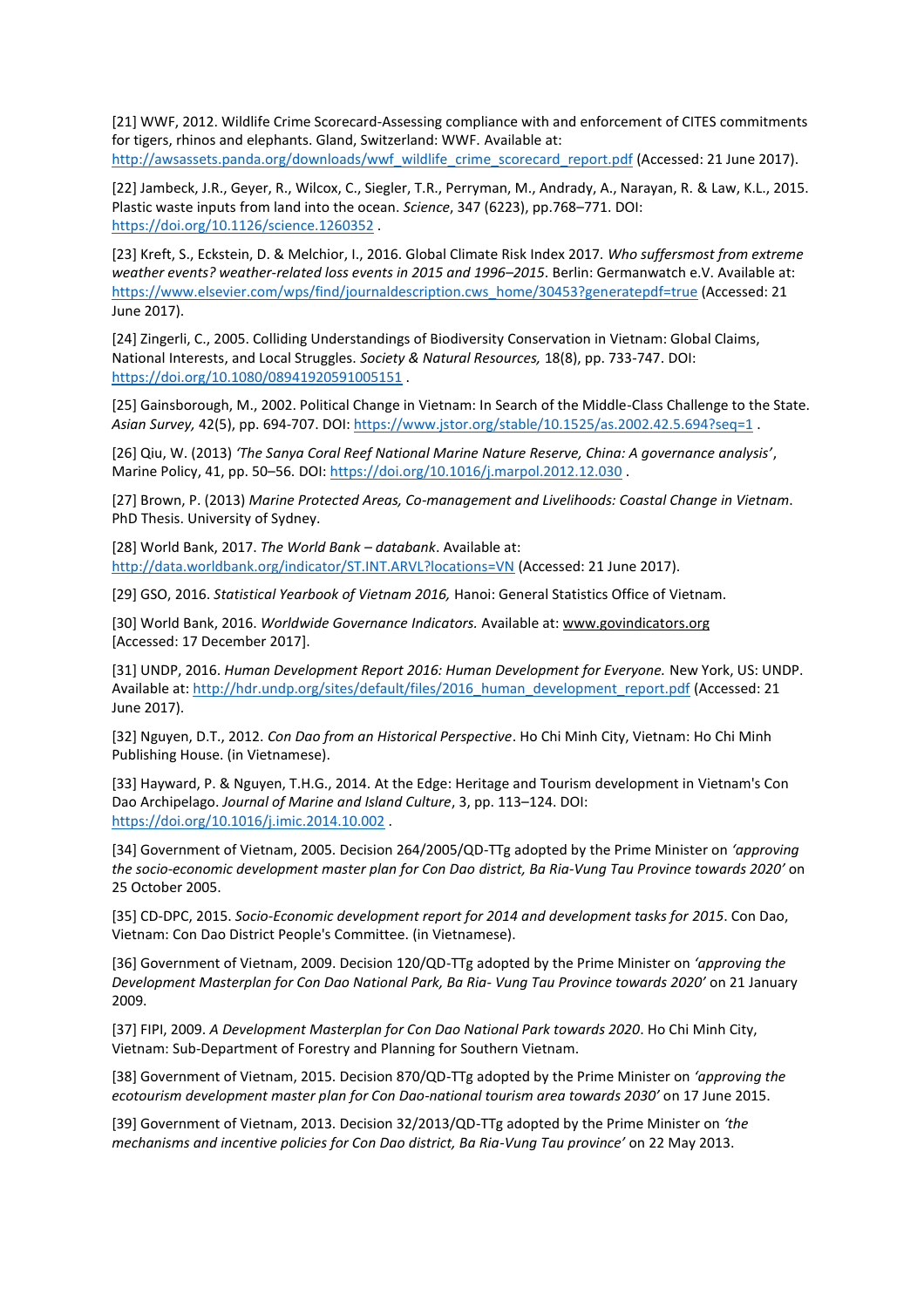<span id="page-18-0"></span>[40] Commerce Vietnam, 2011. *Ben Dam port of Con Dao*. Available at: http://www.thuongmai.vn/danhba/cang-bien/danh-sach-cang-bien/915-cang-bien-condao-cac-dao-tay-nam/70602-cang-ben-dam-con-daovung-tau.html (Accessed: 08 March 2017). (in Vietnamese).

<span id="page-18-1"></span>[41] Tze-Ken, D.W. (2012) 'The Destruction of the English East India Company Factory on Condore Island', Modern Asian Studies, 46 (5), pp. 1097–1115. DOI:<https://doi.org/10.1017/S0026749X11000424> .

<span id="page-18-2"></span>[42] Jones, P.J.S. (2013) 'A governance analysis of the Galápagos Marine Reserve', *Marine Policy*, 41, pp. 65– 71. DOI:<https://doi.org/10.1016/j.marpol.2012.12.019> .

<span id="page-18-3"></span>[43] CDNP Authority (2015a) Biodiversity Monitoring Report 2015. Con Dao, Vietnam: CDNP Authority, Marine and Wetland Conservation Division. (in Vietnamese).

<span id="page-18-4"></span>[44] Government of Vietnam, 1991. Law No. 58-LCT/HDND8 adopted by the National Assembly on *'Forest Protection and Development'* on 12 August 1991.

<span id="page-18-5"></span>[45] Government of Vietnam, 2010. Decree 117/2010/ND-CP adopted by the Government *on 'the management of SUF system'* on 24 December 2010.

<span id="page-18-6"></span>[46] Chu, T.C., 2013. Climate Change impacts on the Marine Turtles in Vietnam. Vietnam: Vietnam Academy of Science and Technology. (in Vietnamese).

<span id="page-18-7"></span>[47] Chou, L.M., Vo, S.T, Philreefs, Yeemin, T., Cabanban, A., Suharsono, 2002. Status of Southeast Asia Coral Reefs, in C. Wilkinson (ed.) *Status of Coral Reefs of the World*: 2002. Townsville, Queensland: Australian Institute of Marine Science, pp. 123–152. Available at: [https://www.icriforum.org/sites/default/files/GCRMN\\_2002.pdf](https://www.icriforum.org/sites/default/files/GCRMN_2002.pdf) (Accessed: 21 June 2017).

<span id="page-18-8"></span>[48] Vandemeeren, S. & Phan, N.H.T., 2009. *Final Evaluation of the UNDP-GEF Project: Coastal and Marine Biodiversity Conservation and Sustainable Use in the Con Dao islands*.

<span id="page-18-9"></span>[49] Hughes, T.P., 1994. Catastrophes, Phase Shifts, and Large-Scale Degradation of a Caribbean Coral Reef. *Science*, 265 (5178), pp. 1547–1551. DOI:<https://doi.org/10.1126/science.265.5178.1547> .

[50] Boaden, A. & Kingsford, M., 2015. Predators drive community structure in coral reef fish assemblages. *Ecosphere*, 6 (4), pp. 1–33. DOI:<https://doi.org/10.1890/ES14-00292.1> .

[51] Government of Vietnam, 2002. Circular 144/2002/TTLT/BNNPTNT-BCA-BQP - a joint circular adopted by Ministry of Agriculture and Rural Development, Ministry of Public Security, and Ministry of National Defence on *'guiding the coordination among forest rangers, public police, and border guard'*.

[52] Ba Ria-Vung Tau Provincial People's Committee, 2016. Decision 1185/QD-UBND adopted by Ba Ria-Vung Tau Provincial People's Committee on *'approving the management strategy for the protection and wise use of CNDP RAMSAR site'* on 13 May 2016.

[53] Government of Vietnam, 2014. Circular 105/2014/TT-BTC adopted by Ministry of Finance on *'the procedures for collection and payment of fine, fine payment receipts and funds from the state budget to ensure the operation of forces sanctioning administrative violations'* on 07 August 2014.

[54] CDNP Authority, 2009. *Marine Resources of Con Dao National Park*. Con Dao, Vietnam: Hong Duc Publishing House. (in Vietnamese).

<span id="page-18-10"></span>[55] Suhardiman, D., Wichelns, D., Lestrelin, G. & Chu, H.T., 2013. Payments for ecosystem services in Vietnam: Market-based incentives or state control of resources? *Ecosystem Services*, 5, pp. 94–101. DOI: <https://doi.org/10.1016/j.ecoser.2013.06.001> .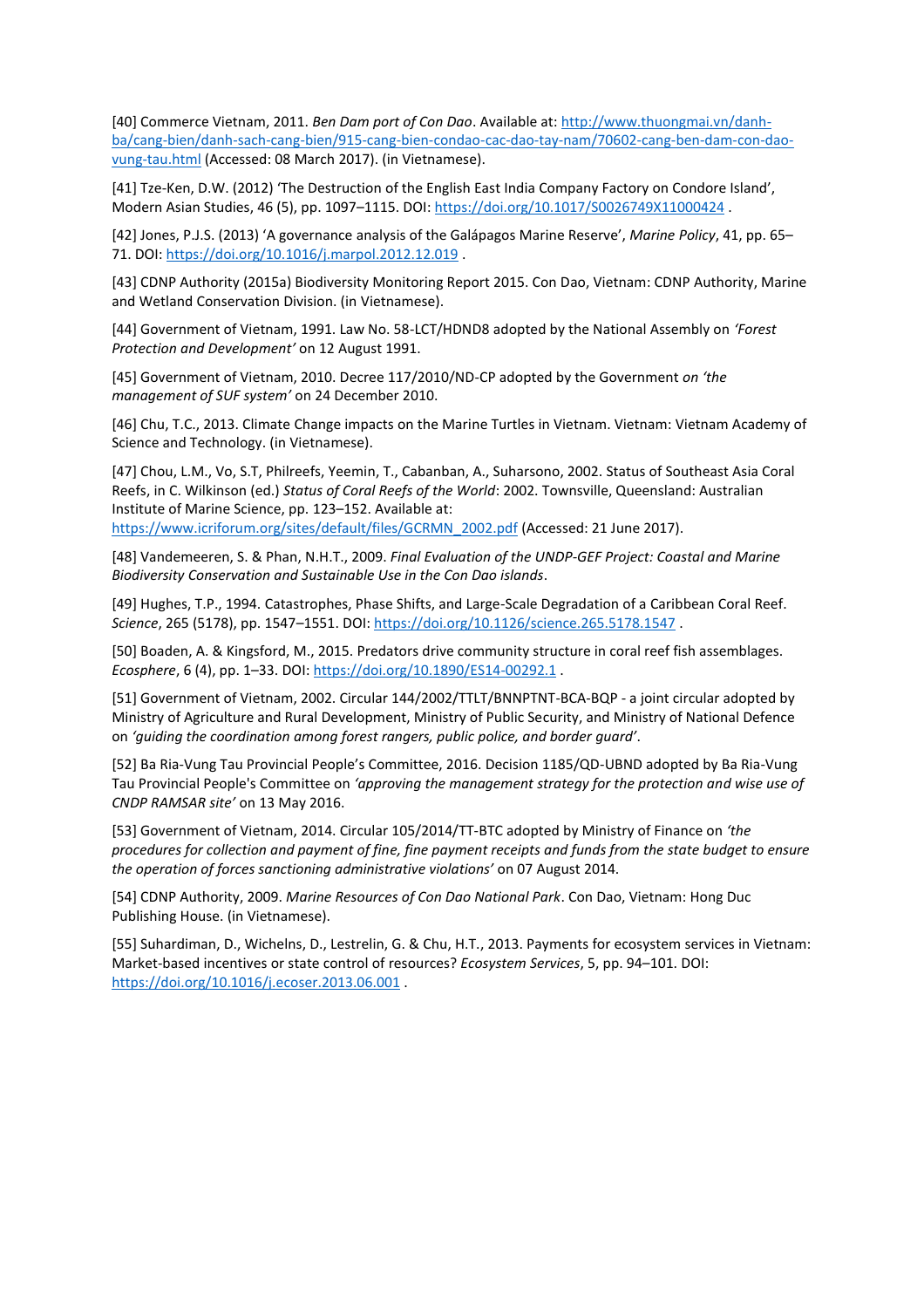# **Appendix A. Supplementary materials**

Incentives used in the governance of CNDP

| No.            | Incentive                                                      | Used           | How/Why                                                                                                                                                                                                                                                                                                                                                                                                                                                                                                                                                                                                                                                                                                                                                                                                                                                                                                                                                                                                     |  |  |
|----------------|----------------------------------------------------------------|----------------|-------------------------------------------------------------------------------------------------------------------------------------------------------------------------------------------------------------------------------------------------------------------------------------------------------------------------------------------------------------------------------------------------------------------------------------------------------------------------------------------------------------------------------------------------------------------------------------------------------------------------------------------------------------------------------------------------------------------------------------------------------------------------------------------------------------------------------------------------------------------------------------------------------------------------------------------------------------------------------------------------------------|--|--|
|                | <b>Economic</b>                                                |                |                                                                                                                                                                                                                                                                                                                                                                                                                                                                                                                                                                                                                                                                                                                                                                                                                                                                                                                                                                                                             |  |  |
| $\mathbf{1}$   | Payment for<br><b>Ecosystem Services</b><br>(PESs)             | $N^*$          | Because of the unjust sharing of costs and benefits, PESs (e.g. Blue carbon) is worth considering.<br>Nonetheless, Vietnam's immature regulatory framework could make this incentive ineffective at a<br>CDNP operational level due to the risk of rent seeking and fund appropriation at higher levels.                                                                                                                                                                                                                                                                                                                                                                                                                                                                                                                                                                                                                                                                                                    |  |  |
| $\overline{3}$ | Reducing the leakage<br>of benefits                            | $\mathsf{Y}^*$ | Local boats were prioritised to operate ecotourism in CDNP with park user fee (US\$5 each for<br>diving and snorkelling) being waived for tourists. Each park ranger was given US\$1 as a reward for<br>a night shift of protecting turtles and their nests. Since June 2015, rangers have not been rewarded<br>due to the suspension of user fee collection and local boats have not respected the park's<br>regulations.                                                                                                                                                                                                                                                                                                                                                                                                                                                                                                                                                                                  |  |  |
| 4              | Promoting profitable<br>and sustainable fishing<br>and tourism | Y*             | The MPA component of CDNP is a multiple-use MPA with NTZs occuping 12.4% of the total MPA<br>area and banning all extractive activities while allowing some ecotourism activities. However, as<br>most tourism operators do not follow the park's regulations, anchoring on the protected reefs<br>plays out daily, thus undermining the stock recovery and spill-over/export benefits of the NTZs for<br>surrounding fisheries. The situation is tolerated by CDNP Authority because the park has<br>insufficient capacity for controlling the impacts of tourism.                                                                                                                                                                                                                                                                                                                                                                                                                                         |  |  |
| 5              | Promoting green<br>marketing                                   | Y*             | A cap of 24 tourists has been adopted for sea turtle observation in Bay Canh island. This strict limit<br>is employed to market CDNP's turtle observation tours as 'eco' making them a flagship for<br>ecotourism in CDNP. This marketing strategy resulted in the price premium (US\$40/person/tour)<br>and contributed to increasing income for CDNP – of which 10% was used as financial support for<br>rangers. However, since CDNP is currently not allowed to provide such tours, this incentive is<br>undermined by the limited awareness of tourism operators and insufficient capacity for<br>enforcement. Thus, the cap is often exceeded and tourists' bad behaviour (e.g. taking photos with<br>the flashlight on or hopping on the adult turtles,) are tolerated by the rangers. The recent Ramsar<br>designation has been used to promote ecotourism throughout Con Dao, but with a focus on the<br>'international title' rather than on the hierarchical obligations under such designation. |  |  |
| 6              | Promoting diversified<br>and supplementary<br>livelihoods      | Y*             | The UNDP/GEF project attempted several Alternative Income Generation (AIG) activities (seaweed<br>farming, upgrading fishing boats to tourist boats, etc.) most of which, however, are no longer<br>viable due to unrealistic designs. Local fishers, who benefited from the boat upgrading initiative,<br>often ignore the park's regulations (anchoring on reef, littering, fishing in the NTZs, etc.). The<br>project also established and invested US\$50,000 in the Conservation Trust Fund to project to build<br>community capacity in ecotourism operation and engage tourism operators/developers in the<br>management of CDNP. However, since the project ended in 2009, this fund is weakly sustained by<br>tourists' random cash donation (~US\$450 per year).                                                                                                                                                                                                                                  |  |  |
| 9              | Provision of state<br>funding                                  | Y*             | Due to the 'National Park' title, CDNP is principally financed by state funding. Annual state budget<br>(~ US\$500,000) is directly allocated to staff salaries, infrastructure and utility costs. Also, state<br>budget channelled through the provincial government funds the park's daily activities (patrolling:<br>US\$60,000/year, scientific research and monitoring: US\$100,000/year). Other sources include<br>funding from donors that was channelled through the state budget in ODA form and invested in<br>purchasing two patrol boats but funding the running and maintenance of these is a challenge.<br>More funding is needed for more sea patrols and regular monitoring.                                                                                                                                                                                                                                                                                                                |  |  |
| 10             | Provision of NGO,<br>private sector and<br>user fee funding    | Y*             | Since 1995, NGO funding received by CDNP was mostly invested in scientific research and<br>monitoring of sea turtles, purchasing of equipment (turtle tags, torch lights, etc.), and raising<br>public awareness. After all sources NGO funding finished in 2012, such activities have been<br>continued by the income (about) generated from ecotourism (~US\$200,000/year, including<br>entrance and user fees, renting boats, lodging tourists at ranger stations and providing sea turtle<br>observation tours, etc.) that has been disrupted recently, leading to the shortage of funding to<br>continue such activities. Besides, without rewards, many rangers have lost their motivation for the<br>job and developed partnerships with poachers. So far, the park has not received any funding from<br>tourism operators/developers, despite a significant proportion of conservation benefits having<br>been accrued to this user group.                                                          |  |  |
|                | Interpretative                                                 |                |                                                                                                                                                                                                                                                                                                                                                                                                                                                                                                                                                                                                                                                                                                                                                                                                                                                                                                                                                                                                             |  |  |
| 11             | Raising awareness                                              | Y*             | Before essential information on CDNP's endangered and protected species was communicated<br>using booklets and brochures. Awareness-raising sessions were held in residential areas, on fishing<br>boats, and in the Army. Recently, due to the halt of user fee collection, these activities are irregular<br>and dependent on staff capacity in gaining NGO funding. Despite some NGO small-grant projects<br>focusing on environmental education for school children and raising awareness in the wider public,<br>these projects are short-term and non-systematic in nature. Therefore, more engaging materials<br>and methods should be employed to ensure effectiveness and consistency.                                                                                                                                                                                                                                                                                                             |  |  |
| 12             | Promoting recognition<br>of benefits                           | Y              | Potential benefits (through spillover/exports, tourism, etc.) of protecting the target resources were<br>promoted through awareness raising sessions. The community awareness of protecting coral reefs<br>was also promoted through capacity building programmes (training in Reef-check, coral reef<br>rehabilitation, etc.). Besides, the recognition of the benefits of keeping Con Dao free from plastics<br>was encouraged occasionally through several garbage collection events with the voluntary                                                                                                                                                                                                                                                                                                                                                                                                                                                                                                  |  |  |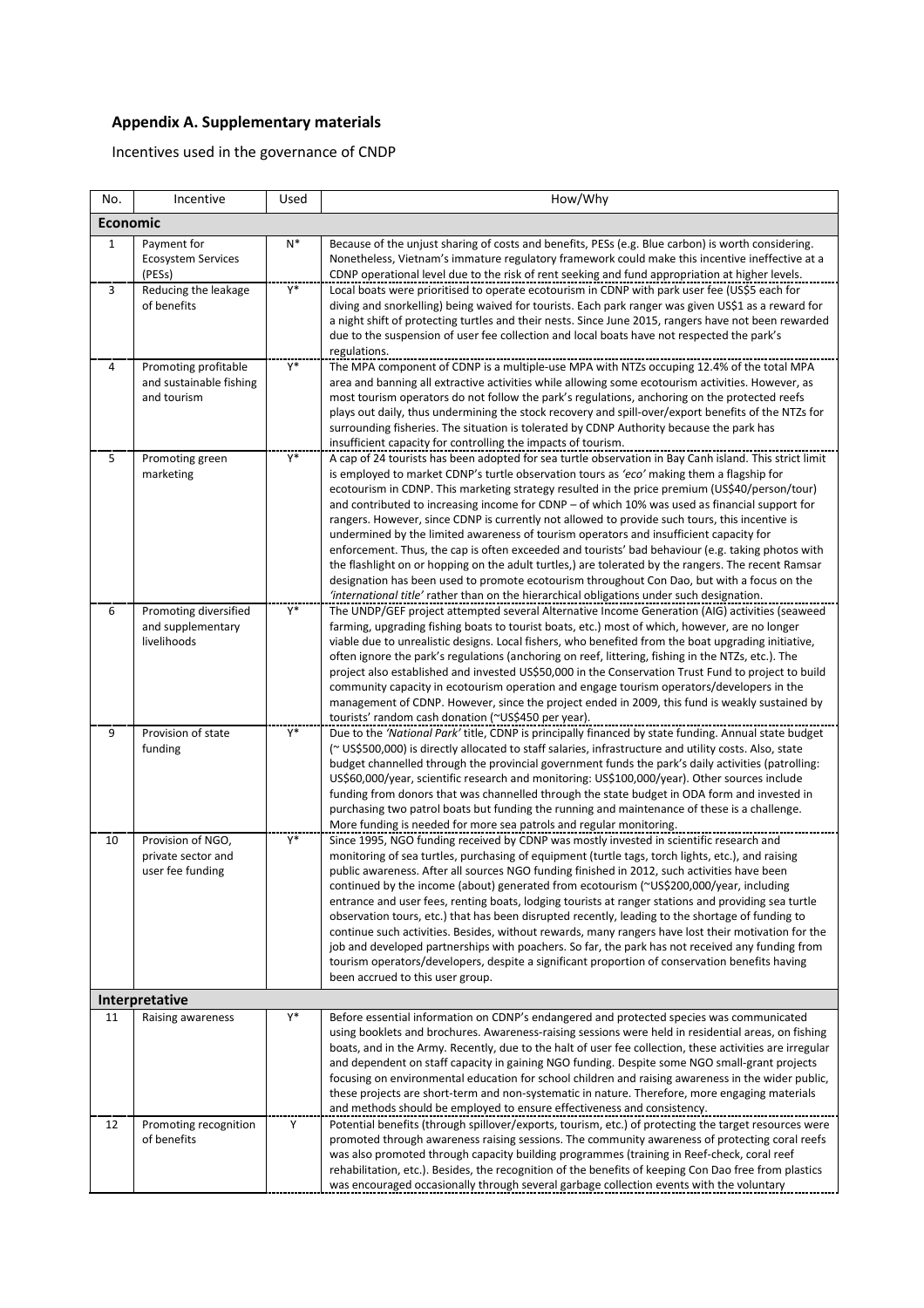|              |                                                                                  |                  | participation of local communities and authorities. However, this incentive is undermined by<br>ineffective enforcement, weak coordination, and a lack of community stewardship for protecting<br>local resources. Since no conservation benefit is currently noticeable, it might be more realistic to<br>focus capacity on enhancing 'promoting sustainable and profitable fishing and tourism' incentive.                                                                                                                                                                                                                                                                                                                                                                                                                                                                                                                                                                                                                                                                                                                  |
|--------------|----------------------------------------------------------------------------------|------------------|-------------------------------------------------------------------------------------------------------------------------------------------------------------------------------------------------------------------------------------------------------------------------------------------------------------------------------------------------------------------------------------------------------------------------------------------------------------------------------------------------------------------------------------------------------------------------------------------------------------------------------------------------------------------------------------------------------------------------------------------------------------------------------------------------------------------------------------------------------------------------------------------------------------------------------------------------------------------------------------------------------------------------------------------------------------------------------------------------------------------------------|
| 13           | Promoting recognition<br>of regulations and<br>restrictions                      | $Y^*$            | Signboards were erected in some residential areas and ranger stations to inform the public about<br>zoning regulations and restrictions. Banners, posters, and signboards were also used to<br>communicate the illegality and penalisation of hunting and trading sea turtles. Nonetheless, owing<br>to the lack of capacity and transparency and fairness in enforcement and handling of violations<br>combined with the short-sightedness of some user groups (AIG beneficiaries, tourism<br>operators/developers), CNDP regulations and restrictions are regularly ignored in reality, despite<br>being well recognised. Thus, this needs to be strengthened by regularly communicating regulations<br>to tourists. It can also be reinforced by strengthening the capacity in enforcement and penalising<br>MPA violators.                                                                                                                                                                                                                                                                                                |
|              | Knowledge                                                                        |                  |                                                                                                                                                                                                                                                                                                                                                                                                                                                                                                                                                                                                                                                                                                                                                                                                                                                                                                                                                                                                                                                                                                                               |
| 14           | Promoting collective<br>learning                                                 | Y*               | As most CNDP's staff was specialised in forest protection, working alongside marine ecologists in<br>donor-funded biodiversity assessments has enhanced the capacity of park rangers in marine<br>conservation and management. The UNDP/GEF project also helped to connect local fishers with<br>scientists and build capacity for local fishers in scuba diving and coral rehabilitation. CDNP has<br>sometimes been advised by an international diving operator (regarding the conservation of sea<br>turtles and giant clams). Currently, due to a shortage of funding for regular coral reef monitoring, it<br>could be cost-effective to promote collaboration with the international dive operators and local<br>diving fishers.                                                                                                                                                                                                                                                                                                                                                                                        |
| <b>Legal</b> |                                                                                  |                  |                                                                                                                                                                                                                                                                                                                                                                                                                                                                                                                                                                                                                                                                                                                                                                                                                                                                                                                                                                                                                                                                                                                               |
| 17           | Hierarchical<br>obligations                                                      | Y*               | International legal obligations supporting the achievement of CDNP's conservation objectives are<br>those under the CBD, CITES, and RAMSAR conventions. National laws supporting the enforcement<br>of park regulations include the Fisheries Law of 2003, the Forest Protection and Development Law<br>of 2004, the Environmental Protection Law of 2005, and the Biodiversity Law of 2008. Sea turtles<br>are protected by Article 190 of the Criminal Code of 2009. However, under this unclear framework<br>- with both overlaps and conflicts between responsible agencies - CDNP Authority, with capacity<br>being focused on forest protection, must on other forces for the handling of serious violations and<br>prosecutions in enforcing MPA regulations, and the conflicts between CDNP Authority and CD-DPC<br>hamper the coordination. Therefore, it is essential to revise and reform the current legal<br>framework considering the essence of legal provisions for 'cross-jurisdictional coordination' among<br>authorities and conflict resolution platforms, and 'clear and consistent legal definitions'. |
| 18           | Capacity for<br>enforcement                                                      | $\overline{Y^*}$ | Compared to other MPAs in Vietnam's MPA network, CDNP has higher capacity for enforcement<br>because of the 'National Park' designation and higher advocacy capacity of the park's former<br>leadership. 70 forest rangers are assigned to 11 ranger stations across CDNP's islands to oversee<br>turtle nesting beaches, protected forests, and coral reef areas, and a mobile ranger team accounts<br>for 70% of the Park's surveillance activities. Each of eight ranger stations is equipped with a 15-<br>horsepower patrolling boat (provided by BRVT-PPC). The mobile ranger team has a 60-horsepower<br>speedboat. Rangers are empowered to impose certain kinds of administrative sanctions on MPA<br>violators. However, due to the scattering of turtle nesting beaches, enforcement capacity is still<br>insufficient, especially in protecting the NTZs from cyanide fishing and incoming fishing boats.<br>Coordination between CDNP rangers, fisheries inspectors and the border guard should be<br>improved.                                                                                                  |
| 19           | Penalties for<br>deterrence                                                      | $\mathsf{Y}^*$   | Large fines can be imposed for breaching national laws and a prison term (up to 7 years) can be<br>sentenced for turtle poachers. Nevertheless, by June 2016, no poachers had been penalised. Also,<br>with judicial capacity being concentrated within the district government, a lack of local political<br>support has made this incentive insufficient to deter others.                                                                                                                                                                                                                                                                                                                                                                                                                                                                                                                                                                                                                                                                                                                                                   |
| 20           | Protection from<br>incoming users                                                | $N^*$            | The operation of Ben Dam port since 2000 - as a hub for incoming big fishing boats to dock, trade,<br>repair boat engines and shelter during stormy days - has put more pressure on local resources.<br>Hence, enhancing 'the capacity for enforcement' should particularly be focused on incoming<br>fishers. Increasing coordination with CD-DPC is essential to encourage the port authority to<br>recognise the MPA regulations and integrate such regulations into its management.                                                                                                                                                                                                                                                                                                                                                                                                                                                                                                                                                                                                                                       |
| 21           | Attaching conditions<br>to use and property<br>rights,<br>decentralisation, etc. | $\mathsf{N}^*$   | Performance and environmental protection standards need to be attached to licences or permits or<br>concessions given to local boat and tourism operators. Also, environmental standards as obligations<br>attached should be attached to decentralisation in combination with more oversight from the<br>central government to ensure such environmental standards are being met).                                                                                                                                                                                                                                                                                                                                                                                                                                                                                                                                                                                                                                                                                                                                           |
| 22           | Cross-jurisdictional<br>coordination                                             | $Y^*$            | Although national laws signify 'cross-jurisdictional coordination' in environmental governance,<br>coordination rarely exists in reality. In enforcing the park regulations, CDNP follows a joint circular<br>- a legal basis for participative mechanisms between the park authority, police and border guard in<br>forest protection [51]. However, in the MPA, Although the Ramsar designation resulted in a<br>provincial decision in 2016 on establishing coordinating mechanisms between CDNP Authority,<br>fisheries inspectors, border guard and local communities in promoting the conservation and wise<br>uses of marine and wetland resources [52], coordination does not exist. The management board of<br>the Conservation Trust Fund (formed by the UNDP/GEF project) comprises representatives from<br>CDNP Authority, CD-DPC and mass organisations to promote cross-jurisdictional coordination.                                                                                                                                                                                                            |
| 23           | Clear and consistent<br>legal definitions                                        | $N^*$            | CDNP has a co-existence of forest, wetland, and marine ecosystems. Thus, the legal framework<br>governing these resources is far from being clear and consistent to provide for the integrated<br>management, notably in the handling of violators. For instance, since turtles became under the                                                                                                                                                                                                                                                                                                                                                                                                                                                                                                                                                                                                                                                                                                                                                                                                                              |